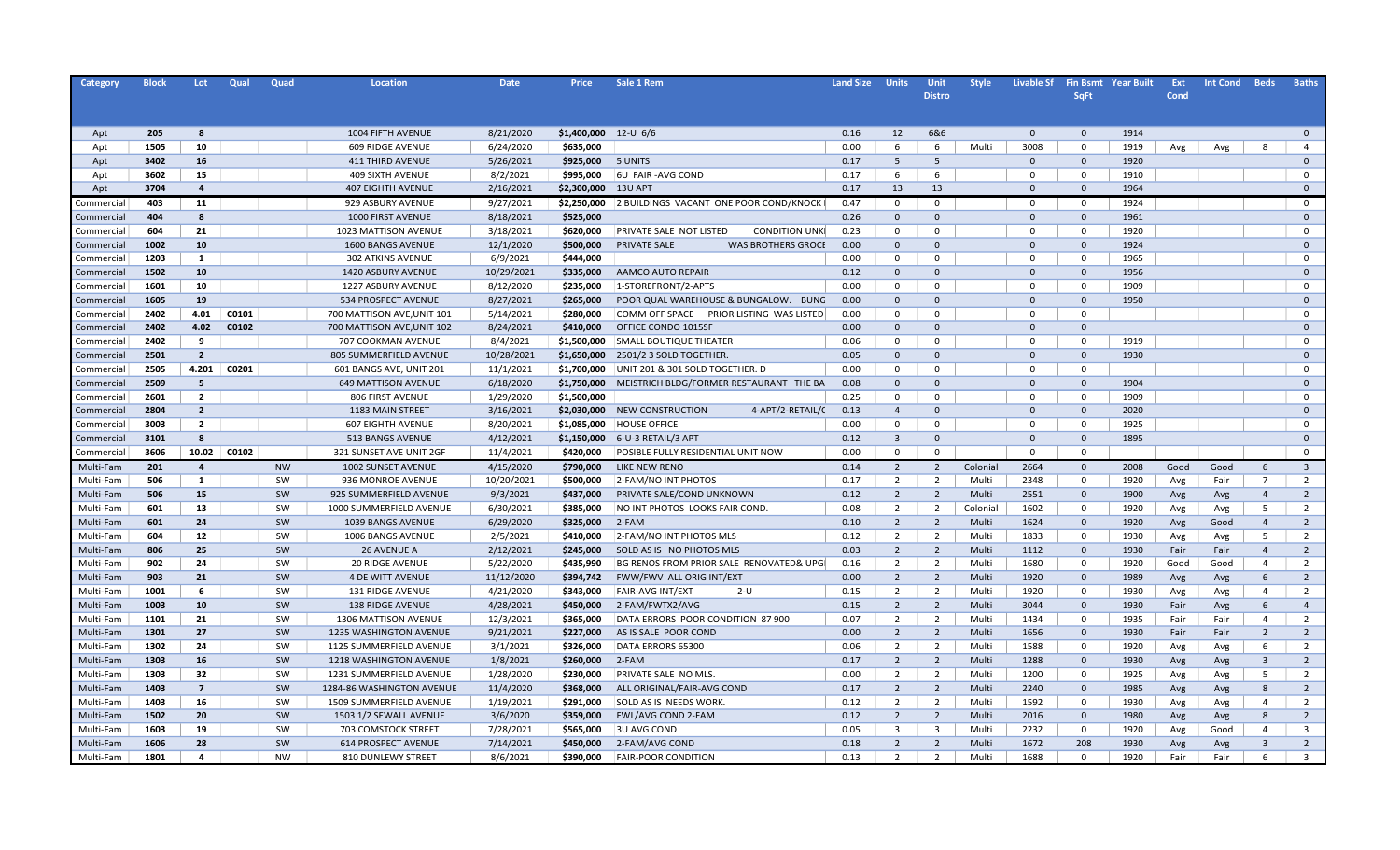| <b>Category</b> | <b>Block</b> | Lot                     | Qual | Quad      | Location                 | <b>Date</b> | <b>Price</b> | Sale 1 Rem                                        | <b>Land Size</b> | <b>Units</b>            | Unit                    | <b>Style</b> | <b>Livable Sf</b> |              | <b>Fin Bsmt Year Built</b> | Ext  | <b>Int Cond</b> | <b>Beds</b>             | <b>Baths</b>            |
|-----------------|--------------|-------------------------|------|-----------|--------------------------|-------------|--------------|---------------------------------------------------|------------------|-------------------------|-------------------------|--------------|-------------------|--------------|----------------------------|------|-----------------|-------------------------|-------------------------|
|                 |              |                         |      |           |                          |             |              |                                                   |                  |                         | <b>Distro</b>           |              |                   | <b>SqFt</b>  |                            | Cond |                 |                         |                         |
|                 |              |                         |      |           |                          |             |              |                                                   |                  |                         |                         |              |                   |              |                            |      |                 |                         |                         |
|                 |              |                         |      |           |                          |             |              |                                                   |                  |                         |                         |              |                   |              |                            |      |                 |                         |                         |
| Multi-Fam       | 2206         | $\overline{2}$          |      | <b>NW</b> | 1105 COMSTOCK STREET     | 5/18/2021   | \$550,000    | <b>TAX SALE HISTORY</b><br>FWTX2                  | 0.09             | 2                       | $\overline{2}$          | Multi        | 2478              | $\mathbf{0}$ | 1920                       | Avg  | Avg             | $\overline{4}$          | 2                       |
| Multi-Fam       | 2302         | 5                       |      | <b>NW</b> | 1101 SUNSET AVENUE       | 11/17/2021  | \$810,000    | PRIVATE SALE NO PHOTOS ZILLOW                     | 0.14             | $\overline{\mathbf{3}}$ | $\overline{3}$          | Multi        | 2694              | $\mathbf 0$  | 1920                       | Good | Avg             | $\overline{3}$          | $\overline{3}$          |
| Multi-Fam       | 2602         | 9                       |      | <b>SE</b> | 701 ASBURY AVENUE        | 1/19/2021   | \$875,000    | SUBSTANTIALLY IMPROVED AFTER ASSMT FULLY F        | 0.12             | $\overline{2}$          | $\overline{2}$          | Multi        | 2568              | $\mathbf 0$  | 1900                       | Good | Good            | 6                       | $\overline{\mathbf{3}}$ |
| Multi-Fam       | 2604         | 6                       |      | <b>SE</b> | 610 ASBURY AVENUE        | 7/29/2020   | \$610,980    | NO PHOTOS INTERIOR ON MLS PER AGENNOT RE          | 0.06             | 4                       | $\overline{4}$          | Multi        | 2007              | $\mathbf 0$  | 1920                       | Avg  | Avg             | 8                       | $\overline{4}$          |
| Multi-Fam       | 2605         | $\overline{2}$          |      | <b>SE</b> | 700 ASBURY AVENUE        | 10/13/2020  | \$829,000    | DATA ERRORS/HOME HAS 3RD FLOOR<br><b>INSTEAD</b>  | 0.11             | $\overline{2}$          | $\overline{2}$          | Multi        | 3098              | $\mathbf 0$  | 1920                       | Avg  | Avg             | 6                       | $\overline{2}$          |
| Multi-Fam       | 2704         | 8                       |      | <b>SE</b> | 604 THIRD AVENUE         | 9/15/2020   | \$849,500    | <b>NOT NEW</b><br>WELL MAINTAINED/GOOD COND       | 0.17             | $\overline{4}$          | $\overline{4}$          | Multi        | 3583              | $\mathbf 0$  | 1900                       | Avg  | Good            | $\overline{a}$          | $\overline{4}$          |
| Multi-Fam       | 2704         | 11                      |      | <b>SE</b> | 1007 EMORY STREET        | 8/2/2021    | \$700,000    | FULLY RENOED UNIQUE 2-FAMILY<br>243000            | 0.11             | 2                       | 2                       | Multi        | 1468              | $\mathbf 0$  | 1946                       | Good | Good            | $\overline{\mathbf{3}}$ | $\overline{\mathbf{3}}$ |
| Multi-Fam       | 2704         | 14                      |      | <b>SE</b> | 603 SECOND AVENUE        | 8/24/2020   | \$700,000    | NOT RENOED/FAIR-AVG INT/EXT<br>RESALE 6/22        | 0.14             | $\overline{3}$          | $\overline{3}$          | Multi        | 2181              | $\mathbf 0$  | 1920                       | Avg  | Avg             | $7\overline{ }$         | $\overline{3}$          |
| Multi-Fam       | 2704         | 20                      |      | <b>SE</b> | <b>615 SECOND AVENUE</b> | 2/19/2020   | \$745,000    | 4-FAM/AVG COND                                    | 0.17             | $\overline{4}$          | $\overline{4}$          | Multi        | 2866              | $\mathbf 0$  | 1960                       | Avg  | Avg             | 8                       | $\overline{4}$          |
| Multi-Fam       | 2706         | 8                       |      | <b>SE</b> | 907 BOND STREET          | 12/17/2021  | \$520,000    | 2-FAM NO PHOTOS                                   | 0.05             | $\overline{2}$          | $\overline{2}$          | Multi        | 1950              | 350          | 1900                       | Avg  | Avg             | $\overline{a}$          | $\overline{2}$          |
| Multi-Fam       | 2706         | 11                      |      | <b>SE</b> | 703 FIRST AVENUE         | 5/11/2020   | \$480,000    | AS IS SALE NO INTERIOR PHOTOS. SR-GT-USABL        | 0.17             | $\overline{\mathbf{3}}$ | $\overline{\mathbf{3}}$ | Multi        | 2391              | $\mathbf 0$  | 1900                       | Fair | Fair            | 6                       | $\overline{\mathbf{3}}$ |
| Multi-Fam       | 2802         | 9                       |      | <b>SE</b> | 707 FOURTH AVENUE        | 11/24/2020  | \$695,000    | SWW-NEWER WELL KEPT AVG COND                      | 0.17             | $\overline{2}$          | $\overline{2}$          | Multi        | 2170              | 768          | 1920                       | Avg  | Avg             | 5                       | $\overline{2}$          |
| Multi-Fam       | 2803         | 19                      |      | <b>SE</b> | <b>615 FOURTH AVENUE</b> | 11/10/2021  | \$600,000    | PRIVATE SALE NO LISTING                           | 0.10             | 2                       | $\overline{2}$          | Multi        | 2577              | $\mathbf 0$  | 1920                       | Fair | Fair            | 8                       | $\overline{\mathbf{3}}$ |
| Multi-Fam       | 2806         | 6                       |      | <b>SE</b> | <b>606 FOURTH AVENUE</b> | 6/18/2021   | \$555,000    | 2 STUDIO COTTAGE                                  | 0.17             | $\overline{2}$          | $\overline{2}$          | Multi        | 1050              | $\mathbf 0$  | 1945                       | Avg  | Avg             | $\overline{2}$          | $\overline{2}$          |
| Multi-Fam       | 2902         | 9                       |      | <b>NE</b> | 705 SUNSET AVENUE        | 9/24/2020   | \$999,999    | 2FAM (SMALL APT) OLD BATHS CARPETWALLPAF          | 0.17             | $\overline{2}$          | $\overline{2}$          | Old Style    | 3000              | $\mathbf 0$  | 1908                       | Good | Avg             | $\overline{7}$          | $\overline{2}$          |
| Multi-Fam       | 3007         | 13                      |      | <b>NE</b> | 603 SIXTH AVENUE         | 8/3/2021    | \$950,000    | 2-FAM SOLD AS IS<br>NEEDS SUBSTANTIAL             | 0.17             | $\overline{2}$          | $\overline{2}$          | Multi        | 3388              | $\mathbf 0$  | 1920                       | Avg  | Avg             | 6                       | $\overline{2}$          |
| Multi-Fam       | 3202         | $\overline{a}$          |      | <b>SE</b> | <b>408 ASBURY AVENUE</b> | 9/20/2021   | \$1,750,000  | SOME NEWER BG RENOS/DUPLEX 2-FAM 465000           | 0.15             | $\overline{2}$          | $\overline{2}$          | Multi        | 3968              | $\mathbf 0$  | 1930                       | Good | Good            | 8                       | 5                       |
| Multi-Fam       | 3303         | 6                       |      | <b>SE</b> | 909 BERGH STREET         | 9/3/2020    | \$615,000    | 2-FAM LOWER UNIT OLDER COND<br><b>UPPER UNI</b>   | 0.05             | $\overline{2}$          | $\overline{2}$          | Multi        | 2032              | $\mathbf 0$  | 1920                       | Avg  | Avg             | 5                       | $\overline{2}$          |
| Multi-Fam       | 3303         | $\overline{7}$          |      | <b>SE</b> | 907 BERGH STREET         | 4/19/2021   | \$715,000    | FWT-AVG COND-2-FAM                                | 0.09             | $\overline{2}$          | $\overline{2}$          | Multi        | 2565              | 525          | 1900                       | Avg  | Avg             | 6                       | $\overline{3}$          |
| Multi-Fam       | 3303         | 17                      |      | <b>SE</b> | 906 HECK STREET          | 8/21/2020   | \$595,000    | <b>CWT &amp; TWT AVG COND</b><br>GT/SR-NU-10/Fl   | 0.06             | $\overline{2}$          | $\overline{2}$          | Multi        | 1440              | 540          | 1920                       | Good | Avg             | $\overline{4}$          | $\overline{3}$          |
| Multi-Fam       | 3402         | 15                      |      | <b>SE</b> | <b>409 THIRD AVENUE</b>  | 3/30/2021   | \$650,000    | FAIR EXT NO PHOTOS INT.                           | 0.17             | $\overline{3}$          | $\overline{3}$          | Multi        | 2652              | $\mathbf{0}$ | 1920                       | Fair | Avg             | 6                       | $\overline{3}$          |
| Multi-Fam       | 3405         | 9                       |      | <b>SE</b> | 403 SECOND AVENUE        | 6/7/2021    | \$1,110,000  | <b>SOLD COMPLETELY GUTTED</b>                     | 0.17             | $\overline{3}$          | $\overline{3}$          | Multi        | 3326              | $\mathbf 0$  | 1921                       | Avg  | Avg             | 5                       | $\overline{3}$          |
| Multi-Fam       | 3405         | 15                      |      | <b>SE</b> | 1004 GRAND AVENUE        | 12/3/2020   | \$590,000    | <b>LIKELY REH</b><br>PREVIOUSLY VACANT BOARDED UP | 0.14             | $\overline{2}$          | $\overline{2}$          | Multi        | 1784              | $\mathbf 0$  | 1947                       | Avg  | Avg             | $\overline{4}$          | $\overline{2}$          |
| Multi-Fam       | 3504         | 12                      |      | SE        | 1203 HECK STREET         | 8/23/2021   | \$799,000    | 2-U AVG COND                                      | 0.04             | 2                       | 2                       | Multi        | 1899              | $\mathbf 0$  | 1920                       | Avg  | Avg             | 5                       | $\overline{3}$          |
| Multi-Fam       | 3504         | 16                      |      | SE        | <b>407 FOURTH AVENUE</b> | 12/23/2020  | \$900,000    | DATA ERRORS COMMERCIALLY COSTED 210000            | 0.17             | $\overline{4}$          | $\overline{4}$          | Multi        | 3690              | $\mathbf{0}$ | 1950                       | Avg  | Avg             |                         | $\overline{4}$          |
| Multi-Fam       | 3505         | 1                       |      | SE        | <b>310 FIFTH AVENUE</b>  | 4/21/2021   | \$875,000    | FWWX2 AVG COND WELL KEPT                          | 0.10             | 2                       | $\overline{2}$          | Multi        | 2112              | $\mathbf 0$  | 1980                       | Avg  | Avg             | $\overline{4}$          | $\overline{2}$          |
| Multi-Fam       | 3601         | 6                       |      | <b>NE</b> | 504 SEVENTH AVENUE       | 1/24/2020   | \$795,000    | AVG/WWT & FWT                                     | 0.17             | $\overline{2}$          | $\overline{2}$          | Colonial     | 2512              | $\mathbf{0}$ | 1900                       | Avg  | Avg             | $\overline{3}$          | $\overline{2}$          |
| Multi-Fam       | 3703         | $\overline{7}$          |      | <b>NE</b> | <b>509 EIGHTH AVENUE</b> | 3/17/2020   | \$800,000    | SUBSTANTIALLY IMPROVED AFTER ASSMT \$135 00       | 0.00             | 2                       | $\overline{2}$          | Colonial     | 2148              | $\mathbf 0$  | 1920                       | Good | Good            | $\overline{4}$          | $\overline{2}$          |
| Multi-Fam       | 3704         | 5                       |      | <b>NE</b> | 1700 GRAND AVENUE        | 12/14/2020  | \$782,000    | SWW 2019 X 2                                      | 0.12             | $\overline{2}$          | $\overline{z}$          | Multi        | 2158              | $\mathbf 0$  | 1970                       | Avg  | Avg             | 6                       | $\overline{3}$          |
| Multi-Plus      | 505          | 6                       |      | SW        | 1026 MONROE AVENUE       | 6/9/2021    | \$484,000    | <b>PRIVATE SALE</b>                               | 0.12             | 3                       | 2&1                     | Multi        | 1806              | $\mathbf 0$  | 1925                       | Avg  | Avg             | 5                       | 2                       |
| Multi-Plus      | 1006         | $\mathbf{1}$            |      | SW        | 201 DE WITT AVENUE       | 4/29/2021   | \$520,000    | DATA ERRORS 75100                                 | 0.14             | $\overline{3}$          | 2&1                     | Multi        | 1665              | $\mathbf 0$  | 1950                       | Avg  | Avg             | 6                       | $\overline{2}$          |
| Multi-Plus      | 1006         | $\overline{2}$          |      | SW        | 205 DE WITT AVENUE       | 6/25/2021   | \$500,000    | 3 FAMILY (2&1)                                    | 0.17             | $\overline{\mathbf{3}}$ | 2&1                     | Multi        | 1332              | $\mathbf 0$  | 1930                       | Avg  | Good            | $\overline{a}$          | $\overline{2}$          |
| Multi-Plus      | 3504         | 15                      |      | <b>SE</b> | <b>405 FOURTH AVENUE</b> | 12/4/2020   | \$1,850,000  | DATA ERRORS HOME ASSESSED AS 5 U APT. 4C-2        | 0.17             | 3                       | 2&1                     | Victorian    | 4897              | 918          | 1922                       | Avg  | Good            | 6                       | 6                       |
| Multi-Plus      | 3706         | $\overline{2}$          |      | <b>NE</b> | 508 EIGHTH AVENUE        | 9/8/2021    | \$2,150,000  | RESALE 3/24/20 \$1.365M NEW KITCH/ FLOORS/R       | 0.26             | $\overline{\mathbf{3}}$ | 2&1                     | Multi        | 3590              | $\mathbf 0$  | 1920                       | Good | Good            | 5                       | $\overline{4}$          |
| Single-Fam      | 103          | 11                      |      | <b>NW</b> | 913 SUNSET AVENUE        | 12/4/2020   | \$471,000    | fully marketed estate sale FWL OLD/FAIR/OUT       | 0.12             | 1                       | $\mathbf{1}$            | Colonial     | 1368              | $\mathbf{0}$ | 1900                       | Avg  | Avg             | $\overline{3}$          | $\overline{2}$          |
| Single-Fam      | 201          | $\overline{7}$          |      | <b>NW</b> | 1006 1/2 SUNSET AVENUE   | 9/2/2020    | \$640,000    | <b>RENO &amp; ADDITION 2020</b><br>262000         | 0.01             | 1                       | 1                       | Contemp      | 1665              | $\mathbf 0$  | 1931                       | Good | Good            | $\overline{a}$          | $\overline{3}$          |
| Single-Fam      | 202          | $\overline{\mathbf{3}}$ |      | <b>NW</b> | 920 SUNSET AVENUE        | 10/15/2021  | \$600,000    | SWT NEWER WELL KEPT GOOD COND                     | 0.10             | 1                       | $\mathbf{1}$            | Colonial     | 1264              | $\mathbf 0$  | 1920                       | Avg  | Good            | $\overline{3}$          | $\overline{2}$          |
| Single-Fam      | 301          | 19                      |      | <b>NW</b> | 1017 THIRD AVENUE        | 1/13/2021   | \$499,000    | <b>SWW NEWER</b>                                  | 0.09             | 1                       | 1                       | Colonial     | 1480              | $\mathbf 0$  | 1920                       | Avg  | Avg             | $\overline{3}$          | $\overline{2}$          |
| Single-Fam      | 301          | 32                      |      | <b>NW</b> | 1108 COMSTOCK STREET     | 7/1/2021    | \$665,000    | QWT/BATHS/HW FLOORING NEWER<br>116100             | 0.09             | 1                       | $\mathbf{1}$            | Colonial     | 1460              | $\mathbf 0$  | 1920                       | Good | Good            | $\overline{3}$          | $\overline{2}$          |
| Single-Fam      | 302          | 17                      |      | <b>NW</b> | 1106 LANGFORD STREET     | 7/14/2020   | \$569,000    | INT RENO SWT-2019                                 | 0.08             | 1                       | $\overline{1}$          | Colonial     | 1973              | $\mathbf 0$  | 1920                       | Good | Good            | $\overline{\mathbf{3}}$ | $\overline{2}$          |
| Single-Fam      | 505          | 15                      |      | SW        | 1003 SUMMERFIELD AVE     | 1/10/2020   | \$399,000    | RENOVATED                                         | 0.12             | 1                       | $\mathbf{1}$            | Colonial     | 1586              | $\mathbf 0$  | 1930                       | Avg  | Avg             | $\overline{2}$          | $\overline{4}$          |
| Single-Fam      | 505          | 20                      |      | SW        | 1027 SUMMERFIELD AVENUE  | 7/2/2021    | \$692,000    | <b>FULLY RENOED</b>                               | 0.12             | 1                       | 1                       | Colonial     | 2063              | $\mathbf 0$  | 1930                       | Exc  | Exc             | 6                       | $\overline{\mathbf{3}}$ |
| Single-Fam      | 506          | $\overline{2}$          |      | SW        | 932 MONROE AVENUE        | 12/8/2020   | \$630,000    | <b>FWT OLD BATHS NEWER</b>                        | 0.19             | 1                       | $\mathbf{1}$            | Colonial     | 2641              | $\mathbf 0$  | 1920                       | Avg  | Avg             | $\overline{4}$          | $\overline{\mathbf{3}}$ |
| Single-Fam      | 506          | 18                      |      | SW        | 931 SUMMERFIELD AVENUE   | 8/20/2020   | \$285,000    | INT RENO/GOOD INT/SWT<br>96 000                   | 0.03             | 1                       | $\mathbf{1}$            | Colonial     | 844               | $\mathbf 0$  | 1930                       | Avg  | Good            | $\overline{3}$          | 1                       |
| Single-Fam      | 601          | $\overline{2}$          |      | SW        | 1038 SUMMERFIELD AVENUE  | 5/18/2021   | \$300,000    | SOLD AS IS BUT RENOED BATH KITCH PER LISTING      | 0.07             | $\mathbf{1}$            | $\mathbf{1}$            | Colonial     | 1008              | $\Omega$     | 1920                       | Avg  | Avg             | $\overline{3}$          | $\overline{2}$          |
| Single-Fam      | 601          | 5                       |      | SW        | 1026 SUMMERFIELD AVENUE  | 10/29/2021  | \$731,000    | 2019 RENO RESALE SAME COND<br>3/22/19 \$58!       | 0.12             | 1                       | 1                       | Colonial     | 2212              | $\Omega$     | 1920                       | Good | Good            | $\Delta$                | $\overline{\mathbf{3}}$ |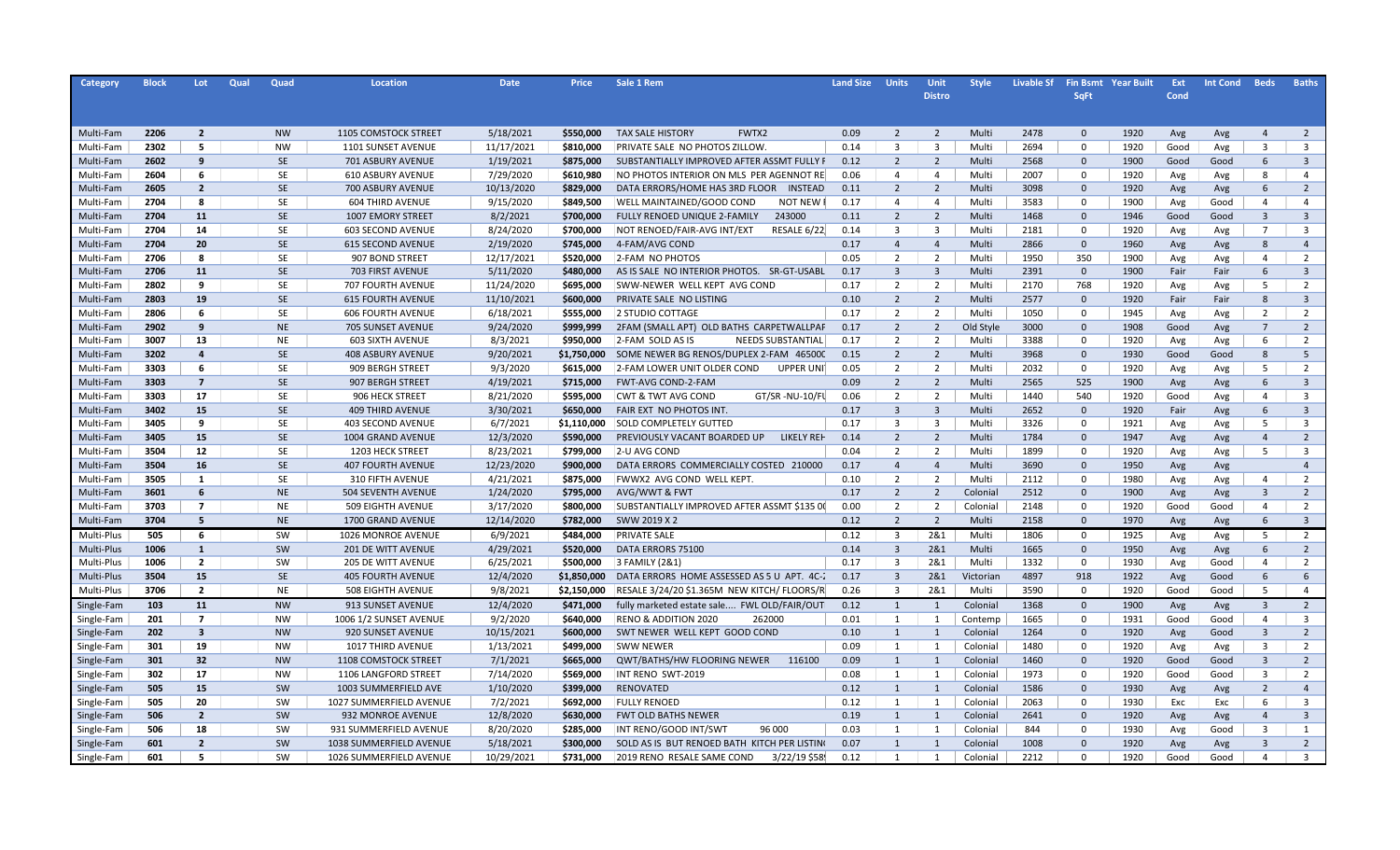| Category   | <b>Block</b> | Lot                     | Qual | Quad      | Location                 | <b>Date</b> | <b>Price</b>           | Sale 1 Rem                                    | <b>Land Size</b> | <b>Units</b> | Unit           | <b>Style</b>    | <b>Livable Sf</b> |              | <b>Fin Bsmt Year Built</b> | Ext  | <b>Int Cond</b> | <b>Beds</b>             | <b>Baths</b>   |
|------------|--------------|-------------------------|------|-----------|--------------------------|-------------|------------------------|-----------------------------------------------|------------------|--------------|----------------|-----------------|-------------------|--------------|----------------------------|------|-----------------|-------------------------|----------------|
|            |              |                         |      |           |                          |             |                        |                                               |                  |              | <b>Distro</b>  |                 |                   | <b>SqFt</b>  |                            | Cond |                 |                         |                |
|            |              |                         |      |           |                          |             |                        |                                               |                  |              |                |                 |                   |              |                            |      |                 |                         |                |
|            |              |                         |      |           |                          |             |                        |                                               |                  |              |                |                 |                   |              |                            |      |                 |                         |                |
| Single-Fam | 604          | $\overline{7}$          |      | SW        | 1024 BANGS AVENUE        | 2/2/2021    | \$400,000              | RENOED SWW-2020 GOOD COND.                    | 0.06             | 1            | 1              | Colonial        | 1146              | $\mathbf{0}$ | 1900                       | Good | Good            | $\overline{4}$          | 2              |
| Single-Fam | 604          | 17                      |      | SW        | 1007 MATTISON AVENUE     | 5/24/2021   | \$474,000              | <b>FULL RENO</b><br>210100                    | 0.06             | 1            | 1              | Colonial        | 1400              | $\mathbf 0$  | 1900                       | Good | Good            | $\overline{4}$          | $\overline{4}$ |
| Single-Fam | 604          | 18                      |      | SW        | 1009 MATTISON AVENUE     | 7/1/2021    | \$449,000              | RENOED 2020                                   | 0.06             | 1            | 1              | Colonial        | 1382              | $\mathbf 0$  | 1900                       | Good | Good            | $\overline{4}$          | $\overline{3}$ |
| Single-Fam | 605          | 3                       |      | SW        | 303 COMSTOCK STREET      | 8/31/2021   | \$257,500              | FWW/NEW CARPETS/WELL KEPT                     | 0.03             | 1            | 1              | Colonial        | 1062              | $\mathbf 0$  | 1950                       | Avg  | Avg             | $\overline{4}$          | 1              |
| Single-Fam | 801          | $\overline{7}$          |      | SW        | <b>32 BORDEN AVENUE</b>  | 8/13/2020   | \$490,000              | NEW CONSTRUCTION<br>\$404 700                 | 0.06             | 1            | 1              | Colonial        | 1912              | $\mathbf 0$  | 2020                       | Avg  | Avg             | $\overline{4}$          | $\overline{4}$ |
| Single-Fam | 806          | 16                      |      | SW        | <b>4 AVENUE A</b>        | 6/18/2021   | \$295,000              | <b>NOT LISTED</b>                             | 0.03             | 1            | 1              | Colonial        | 1332              | $\mathbf 0$  | 1920                       | Avg  | Good            | $\overline{3}$          | 2              |
| Single-Fam | 901          | 13                      |      | SW        | <b>5 IVY PLACE</b>       | 6/25/2021   | \$175,000              | <b>NOT LISTED</b>                             | 0.04             | 1            | 1              | Row             | 1080              | $\mathbf{0}$ | 1975                       | Good | Avg             | $\overline{2}$          | $\overline{2}$ |
| Single-Fam | 902          | 10                      |      | SW        | <b>25 DE WITT AVENUE</b> | 9/9/2020    | \$135,000              | <b>VERY POOR CONDITION</b><br>SOLD AS IS/NEED | 0.00             | 1            | 1              | Colonial        | 1029              | $\mathbf 0$  | 1936                       | Avg  | Fair            | $\overline{\mathbf{3}}$ | 1              |
| Single-Fam | 902          | 13                      |      | SW        | <b>19 DE WITT AVENUE</b> | 6/10/2021   | \$210,000              | <b>NO PHOTOS</b>                              | 0.00             | 1            | 1              | Colonial        | 1176              | $\mathbf{0}$ | 1920                       | Avg  | Avg             | $\overline{3}$          | $\overline{2}$ |
| Single-Fam | 902          | 23                      |      | SW        | <b>18 RIDGE AVENUE</b>   | 2/19/2021   | \$257,000              | NO INT PHOTOS MLS TENANT & LEASE IN PLACE.    | 0.16             | 1            | 1              | Colonial        | 1890              | $\Omega$     | 1920                       | Avg  | Avg             | $\overline{3}$          | $\overline{2}$ |
| Single-Fam | 902          | 32                      |      | SW        | <b>54 RIDGE AVENUE</b>   | 2/2/2021    | \$435,000              | RENOED GOOD COND.                             | 0.16             | $\mathbf{1}$ | 1              | Colonial        | 1380              | $\mathbf{0}$ | 1954                       | Good | Good            | $\overline{4}$          | $\overline{2}$ |
| Single-Fam | 1003         | 25                      |      | SW        | 1514 BANGS AVENUE        | 7/10/2020   | \$300,000              | INT/EXT RENO SWT-2019<br>80 400               | 0.00             | 1            | 1              | Colonial        | 864               | 778          | 1930                       | Good | Good            | $\overline{2}$          | $\mathbf{1}$   |
| Single-Fam | 1003         | 27                      |      | SW        | 1510 BANGS AVENUE        | 8/31/2021   | \$307,000              | FWT OLDER AVG COND                            | 0.17             | $\mathbf{1}$ | 1              | Colonial        | 1452              | $\mathbf 0$  | 1920                       | Avg  | Avg             | $\overline{3}$          | $\overline{2}$ |
| Single-Fam | 1003         | 34                      |      | SW        | 307 DE WITT AVENUE       | 2/28/2020   | \$419,000              | <b>FULL RENO</b><br>163 800                   | 0.11             | 1            | 1              | Colonial        | 1600              | $\mathbf 0$  | 1920                       | Good | Good            | $\overline{3}$          | $\overline{3}$ |
| Single-Fam | 1003         | 41                      |      | SW        | 1413 MATTISON AVENUE     | 1/22/2021   | \$250,000              | <b>FWT AVG COND</b>                           | 0.11             | $\mathbf{1}$ | 1              | Colonial        | 1372              | $\mathbf{0}$ | 1925                       | Avg  | Avg             | $\overline{4}$          | $\overline{2}$ |
| Single-Fam | 1006         | 11                      |      | SW        | 213 DE WITT AVENUE       | 5/24/2021   | \$150,000              | NO INTERIOR PHOTOS MLS CONDITION UNKNOV       | 0.04             | 1            | $\overline{1}$ | Colonial        | 960               | $\mathbf 0$  | 1940                       | Good | Avg             | $\overline{3}$          | $\mathbf{1}$   |
| Single-Fam | 1101         | 9                       |      | SW        | 132 DE WITT AVENUE       | 4/19/2021   | \$308,600              | INT RENO SWW-2020 AND BATHS/FLOORS70600       | 0.17             | $\mathbf{1}$ | 1              | Colonial        | 1228              | $\Omega$     | 1987                       | Avg  | Avg             | $\overline{2}$          | $\overline{2}$ |
| Single-Fam | 1103         | 18                      |      | SW        | 210 BORDEN AVENUE        | 9/3/2021    | \$200,000              | VACANT/BOARDED UP.                            | 0.09             | 1            | $\overline{1}$ | Colonial        | 1248              | 0            | 1920                       | Fair | Fair            | $\overline{3}$          | $\overline{2}$ |
| Single-Fam | 1302         | 26                      |      | SW        | 1129 SUMMERFIELD AVENUE  | 3/16/2021   | \$200,000              | NO PHOTOS MLS. FAIR COND                      | 0.06             | $\mathbf{1}$ | 1              | Colonial        | 1168              | $\mathbf 0$  | 1920                       | Fair | Fair            | $\overline{4}$          | $\mathbf{1}$   |
| Single-Fam | 1303         | 34                      |      | SW        | 1305 SUMMERFIELD AVENUE  | 1/17/2020   | \$165,000              | <b>FAIR COND</b><br>RENTAL GRADE              | 0.06             | 1            | $\overline{1}$ | Colonial        | 1100              | 0            | 1920                       | Avg  | Fair            | $\overline{4}$          | $\overline{2}$ |
| Single-Fam | 1304         | $\overline{\mathbf{3}}$ |      | SW        | 1407 1/2 BANGS AVENUE    | 2/26/2021   | \$410,000              | <b>SWW-FULL RENO</b>                          | 0.06             | $\mathbf{1}$ | 1              | Colonial        | 1387              | $\mathbf{0}$ | 1925                       | Good | Good            | $\overline{3}$          | $\overline{3}$ |
| Single-Fam | 1307         | 8                       |      | SW        | 1100 SUMMERFIELD AVENUE  | 11/23/2020  | \$530,000              | CONVERTED TO SF HOME FULL RENO<br>SWW-202     | 0.08             | 1            | 1              | Colonial        | 2046              | $\mathbf 0$  | 1910                       | Good | Good            | $\overline{4}$          | $\overline{3}$ |
| Single-Fam | 1401         | 5                       |      | SW        | 511 RIDGE AVENUE         | 9/25/2020   | \$268,500              | FWT/FULL RENO 2016/GOOD COND                  | 0.00             | $\mathbf{1}$ | 1              | Colonial        | 1076              | $\mathbf 0$  | 1920                       | Good | Good            | $\overline{2}$          | 1              |
| Single-Fam | 1402         | q                       |      | SW        | 1222 MONROE AVENUE       | 3/30/2021   | \$360,000              | <b>FULL RENO</b><br>149800                    | 0.09             | 1            | $\overline{1}$ | Colonial        | 1368              | $\Omega$     | 1920                       | Good | Good            | $\overline{3}$          | $\overline{2}$ |
| Single-Fam | 1403         | 21                      |      | SW        | 1519 SUMMERFIELD AVENUE  | 9/30/2021   | \$359,000              | 195200<br><b>FULL RENO</b>                    | 0.06             | $\mathbf{1}$ | 1              | Colonial        | 1764              | $\mathbf{0}$ | 1930                       | Good | Good            | $\overline{4}$          | $\overline{3}$ |
|            | 1403         | 23                      |      | SW        | 1523 SUMMERFIELD AVENUE  | 4/13/2021   | \$445,000              | <b>FULL INTERIOR RENO</b><br>SWW-2021 41500   | 0.00             | 1            | $\mathbf{1}$   | Colonial        | 1885              | $\Omega$     | 2006                       |      | Good            | $\overline{3}$          | $\overline{3}$ |
| Single-Fam | 1403         | 29                      |      | SW        | <b>412 RIDGE AVENUE</b>  | 4/21/2021   |                        | NO PHOTOS MLS<br>GT-SR-NU10-FULLY N           | 0.05             | 1            | 1              | Row             | 1024              | $\mathbf 0$  | 1972                       | Avg  |                 | $\overline{2}$          | $\overline{2}$ |
| Single-Fam | 1405         | $\overline{\mathbf{3}}$ |      | SW        |                          |             | \$151,000<br>\$350,000 | EXT RENO AND INT BG RENO FOR INT 68100        | 0.12             | 1            | 1              |                 |                   | $\mathbf 0$  |                            | Avg  | Avg             | $\overline{4}$          | $\overline{2}$ |
| Single-Fam |              | 8                       |      | SW        | 1601 BANGS AVENUE        | 10/19/2020  |                        |                                               | 0.00             |              |                | Colonial        | 1246              | $\mathbf 0$  | 1920<br>1934               | Good | Avg             |                         | $\mathbf{1}$   |
| Single-Fam | 1501         |                         |      |           | 1605 1/2 SEWALL AVENUE   | 1/29/2021   | \$190,000              | FWT NEWER/GOOD COND/SHARED DRIVEWAY           |                  | $\mathbf{1}$ | -1             | <b>Bungalow</b> | 792               |              |                            | Avg  | Avg             | $\overline{2}$          |                |
| Single-Fam | 1502         | 12                      |      | SW        | 1416 ASBURY AVENUE       | 10/22/2020  | \$310,000              | INT RENO/QWW-2020 AND BATH/FLOORINGSIDII      | 0.09             | 1            | $\mathbf{1}$   | Colonial        | 1000              | $\Omega$     | 1935                       | Avg  | Good            | $\overline{2}$          | $\mathbf{1}$   |
| Single-Fam | 1504         | $\overline{7}$          |      | SW        | 1520 SEWALL AVENUE       | 10/25/2021  | \$394,000              | <b>FULL RENO</b>                              | 0.00             | $\mathbf{1}$ | 1              | Colonial        | 1104              | $\mathbf 0$  | 1920                       | Good | Good            | $\overline{3}$          | $\overline{2}$ |
| Single-Fam | 1504         | 15                      |      | SW        | 1233 MONROE AVENUE       | 8/20/2020   | \$381,000              | INT RENO 2020 QWW-2020<br>144000              | 0.17             | 1            | $\mathbf{1}$   | Colonial        | 1280              | $\Omega$     | 1920                       | Avg  | Good            | $\overline{\mathbf{3}}$ | $\overline{2}$ |
| Single-Fam | 1505         | $\overline{3}$          |      | SW        | 1606 SEWALL AVENUE       | 5/27/2021   | \$370,000              | <b>FULL RENO</b><br>96200                     | 0.00             | $\mathbf{1}$ | $\overline{1}$ | Colonial        | 1110              | $\mathbf 0$  | 1920                       | Good | Good            | $\overline{3}$          | $\overline{2}$ |
| Single-Fam | 1505         | $\overline{\mathbf{a}}$ |      | SW        | 1604 SEWALL AVENUE       | 5/12/2021   | \$276,000              | NEW FLOORING FIXTURES LIGHTING NOT FULL       | 0.00             | 1            | 1              | Colonial        | 1110              | $\Omega$     | 1920                       | Avg  | Good            | $\overline{\mathbf{3}}$ | 1              |
| Single-Fam | 1505         | 8                       |      | SW        | <b>613 RIDGE AVENUE</b>  | 1/27/2020   | \$150,000              | NO PHOTOS                                     | 0.00             | $\mathbf{1}$ | $\overline{1}$ | Colonial        | 920               | $\mathbf 0$  | 1920                       | Avg  | Avg             | $\overline{2}$          | $\mathbf{1}$   |
| Single-Fam | 1602         | $\overline{\mathbf{a}}$ |      | <b>NW</b> | 1128 FIRST AVENUE        | 6/18/2021   | \$549,000              | GUT RENO PER ZILLOW NO MLS<br>53600           | 0.09             | 1            | 1              | Colonial        | 1362              | $\Omega$     | 1920                       | Good | Good            | $\overline{\mathbf{3}}$ | $\overline{2}$ |
| Single-Fam | 1602         | 11                      |      | <b>NW</b> | 1114 FIRST AVENUE        | 11/13/2020  | \$550,000              | 56000<br>GUT RENO 2018                        | 0.09             | $\mathbf{1}$ | $\overline{1}$ | Colonial        | 1262              | $\mathbf 0$  | 1920                       | Good | Good            | $\overline{3}$          | $\overline{2}$ |
| Single-Fam | 1602         | 12                      |      | <b>NW</b> | 1112 FIRST AVENUE        | 10/26/2020  | \$505,000              | 162000<br>GUT RENO GOOD COND/SWW-2020         | 0.09             | 1            | 1              | Colonial        | 1152              | $\Omega$     | 1920                       | Good | Good            | $\overline{\mathbf{3}}$ | $\overline{2}$ |
| Single-Fam | 1602         | 24                      |      | SW        | 1113 ASBURY AVENUE       | 4/27/2021   | \$740,000              | FIRE RENO/ GOOD CONDITION<br>519000           | 0.17             | 1            | 1              | Colonial        | 2414              | $\mathbf{0}$ | 1920                       | Good | Good            | $\overline{4}$          | $\overline{3}$ |
| Single-Fam | 1602         | 27                      |      | SW        | 1121 ASBURY AVENUE       | 4/14/2020   | \$270,000              |                                               | 0.17             | 1            | 1              | Cape            | 1017              | $\mathbf 0$  | 1920                       | Good | Avg             | $\overline{2}$          | 1              |
| Single-Fam | 1603         | 17                      |      | SW        | 1102 ASBURY AVENUE       | 8/20/2020   | \$320,000              | FWW BATHS OLDER FAIR/AVG COND                 | 0.06             | 1            | 1              | Colonial        | 1152              | $\mathbf{0}$ | 1920                       | Avg  | Avg             | $\overline{3}$          | $\overline{2}$ |
| Single-Fam | 1603         | 22                      |      | SW        | 1109 SEWALL AVENUE       | 6/5/2020    | \$415,000              | FULL RENO 2019-SWW GOOD COND.<br>107 000      | 0.06             | 1            | 1              | Colonial        | 1432              | $\mathbf 0$  | 1920                       | Good | Good            | $\overline{4}$          | 3              |
| Single-Fam | 1604         | 19                      |      | SW        | 1123 MONROE AVENUE       | 7/8/2021    | \$531,000              | RESALE SAME COND-6/4/19 \$403 500             | 0.12             | 1            | 1              | Colonial        | 1402              | $\mathbf{0}$ | 1919                       | Good | Good            | $\overline{3}$          | $\overline{2}$ |
| Single-Fam | 1605         | 12                      |      | SW        | 514 PROSPECT AVENUE      | 7/14/2021   | \$305,000              | 35600<br>BG RENOS SOLD AS IS.                 | 0.10             | 1            | $\mathbf{1}$   | Colonial        | 1264              | $\Omega$     | 1920                       | Good | Good            | $\overline{3}$          | $\overline{2}$ |
| Single-Fam | 1701         | 8                       |      | <b>NW</b> | 1005 PINE STREET         | 1/15/2021   | \$333,000              | NEEDS WORK/NO MLS PHOTOS                      | 0.09             | 1            | $\overline{1}$ | Old Style       | 998               | $\Omega$     | 1950                       | Avg  | Fair            | $\overline{2}$          | $\overline{2}$ |
| Single-Fam | 1703         | $\overline{2}$          |      | <b>NW</b> | 1115 SECOND AVENUE       | 9/8/2021    | \$625,000              | <b>FLIP.NO NMLS</b><br>99800                  | 0.16             | $\mathbf{1}$ | $\mathbf{1}$   | Colonial        | 1340              | $\Omega$     | 1935                       | Good | Good            | $\overline{3}$          | $\overline{2}$ |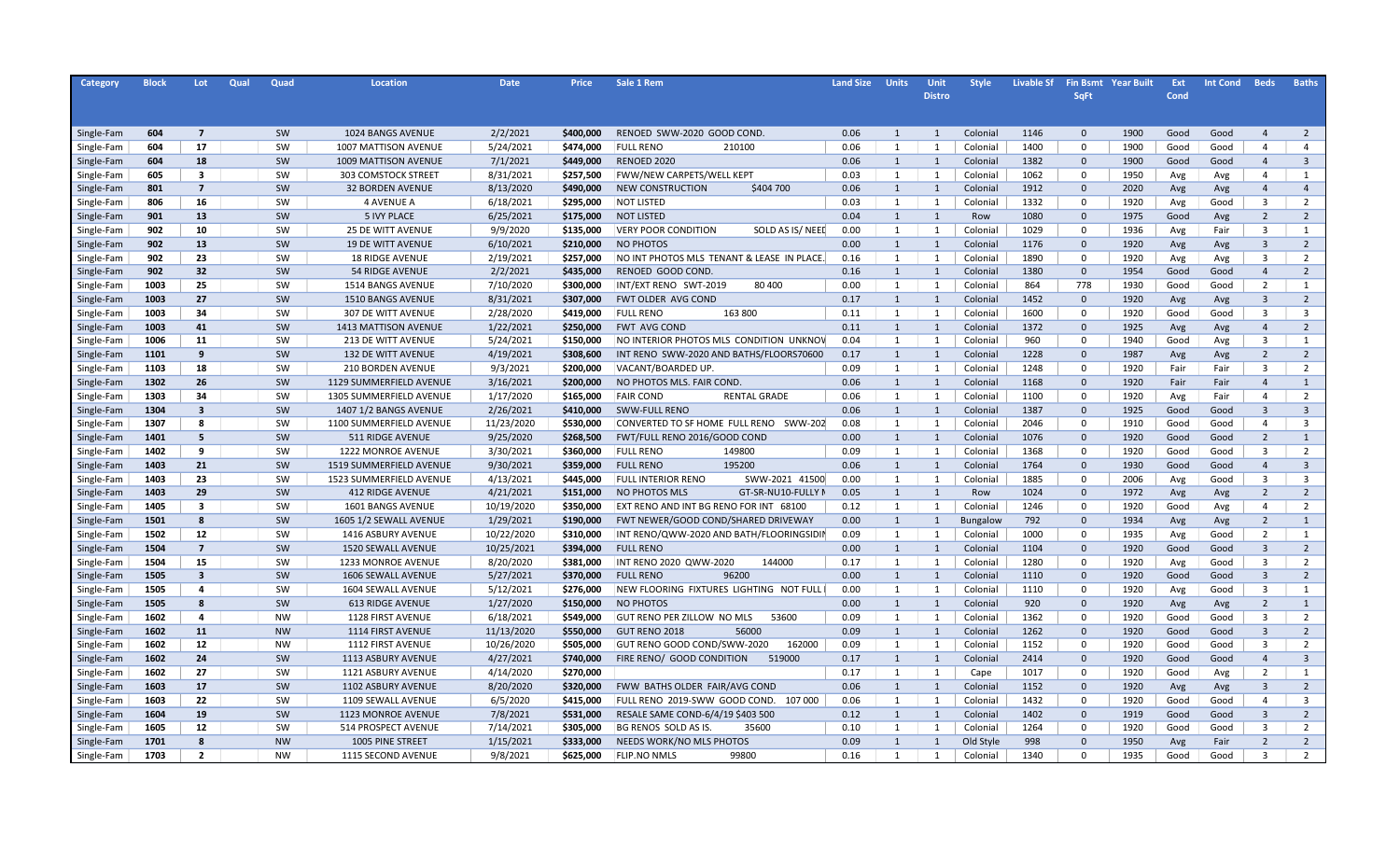| Category   | <b>Block</b> | Lot            | Qual | Quad      | Location                  | <b>Date</b> | Price                  | Sale 1 Rem                                                       | <b>Land Size</b> | <b>Units</b>   | Unit           | <b>Style</b>    | <b>Livable Sf</b> |              | <b>Fin Bsmt Year Built</b> | Ext          | <b>Int Cond</b> | <b>Beds</b>             | <b>Baths</b>            |
|------------|--------------|----------------|------|-----------|---------------------------|-------------|------------------------|------------------------------------------------------------------|------------------|----------------|----------------|-----------------|-------------------|--------------|----------------------------|--------------|-----------------|-------------------------|-------------------------|
|            |              |                |      |           |                           |             |                        |                                                                  |                  |                | <b>Distro</b>  |                 |                   | <b>SqFt</b>  |                            | Cond         |                 |                         |                         |
|            |              |                |      |           |                           |             |                        |                                                                  |                  |                |                |                 |                   |              |                            |              |                 |                         |                         |
|            |              |                |      |           |                           |             |                        |                                                                  |                  |                |                |                 |                   |              |                            |              |                 |                         |                         |
| Single-Fam | 1704         | $\mathbf{1}$   |      | <b>NW</b> | 1004 NEW STREET           | 6/25/2021   | \$360,000              | 1 BR HOME<br>KITCH/BATH NEWER                                    | 0.08             | 1              | 1              | Colonial        | 800               | $\mathbf{0}$ | 1950                       | Avg          | Avg             | $\mathbf{1}$            | 1                       |
| Single-Fam | 1705         | 8              |      | <b>NW</b> | 1206 SECOND AVENUE        | 8/7/2020    | \$655,000              | SWT/BATHS/ADDTN-2015                                             | 0.10             | 1              | 1              | Colonial        | 1896              | $\mathbf 0$  | 1930                       | Good         | Good            | $\overline{3}$          | $\overline{3}$          |
| Single-Fam | 1705         | 13             |      | <b>NW</b> | 903 PINE STREET           | 4/30/2021   | \$440,000              | PRIVATE SALE/NO MLS                                              | 0.04             | 1              | 1              | Colonial        | 1410              | $\mathbf 0$  | 1930                       | Avg          | Avg             | $\overline{3}$          | $\overline{2}$          |
| Single-Fam | 1706         | 19             |      | <b>NW</b> | 1107 FIRST AVENUE         | 2/26/2021   | \$515,000              | <b>FULL INT/EXT RENO</b><br>167000                               | 0.06             | 1              | 1              | Colonial        | 1224              | $\Omega$     | 1920                       | Good         | Good            | $\overline{\mathbf{3}}$ | $\overline{\mathbf{3}}$ |
| Single-Fam | 1706         | 34             |      | <b>NW</b> | 1139 FIRST AVENUE         | 11/9/2020   | \$472,000              | SWT/BATH NEWER/MARKETED ESTATE SALE                              | 0.09             | $\mathbf{1}$   | $\overline{1}$ | Colonial        | 1152              | $\mathbf 0$  | 1920                       | Avg          | Good            | $\overline{3}$          | $\mathbf{1}$            |
| Single-Fam | 1706         | 35             |      | <b>NW</b> | 904 PINE STREET           | 5/19/2021   | \$607,500              | 167000<br>FULL INT/EXT RENO                                      | 0.08             | 1              | 1              | Colonial        | 1324              | $\Omega$     | 1920                       | Good         | Good            | $\overline{3}$          | 2                       |
| Single-Fam | 1801         | 17             |      | <b>NW</b> | 836 DUNLEWY STREET        | 10/27/2020  | \$615,500              | DATA AND SF ERRORS/PRIVATE SALE NOT LISTED                       | 0.13             | $\mathbf{1}$   | $\mathbf{1}$   | Cape            | 1822              | $\mathbf 0$  | 1935                       | Avg          | Avg             | $\overline{4}$          | $\overline{2}$          |
| Single-Fam | 1801         | 26             |      | <b>NW</b> | 849 CENTRAL AVENUE        | 12/10/2021  | \$480,000              | FULLY MARKETED ESTATE SALE FAIR CONDITION                        | 0.13             | 1              | 1              | Colonial        | 1240              | $\mathbf 0$  | 1920                       | Avg          | Fair            | $\overline{\mathbf{3}}$ | 2                       |
| Single-Fam | 1801         | 27             |      | <b>NW</b> | 847 CENTRAL AVENUE        | 10/6/2021   | \$595,000              | <b>FWT/FAIRISH EXT</b>                                           | 0.19             | $\mathbf{1}$   | $\overline{1}$ | Colonial        | 1972              | $\mathbf 0$  | 1920                       | Avg          | Avg             | $\overline{4}$          | $\overline{2}$          |
| Single-Fam | 1801         | 29             |      | <b>NW</b> | 843 CENTRAL AVENUE        | 11/25/2020  | \$750,000              | SWW-2006                                                         | 0.18             | 1              | $\overline{1}$ | Colonial        | 2400              | $\mathbf 0$  | 2006                       | Good         | Avg             | $\overline{4}$          | $\overline{\mathbf{3}}$ |
| Single-Fam | 1801         | 30             |      | <b>NW</b> | 841 CENTRAL AVENUE        | 7/8/2021    | \$980,000              | RESALE 8/16/19 \$725K/SAME COND                                  | 0.15             | $\mathbf{1}$   | 1              | Colonial        | 1684              | $\mathbf 0$  | 1920                       | Good         | Good            | $\overline{3}$          | $\overline{2}$          |
| Single-Fam | 1801         | 34             |      | <b>NW</b> | 831 CENTRAL AVENUE        | 8/27/2021   | \$525,000              | RENOVATED SWT BG RENOS ROOF 2016134200                           | 0.19             | 1              | 1              | Colonial        | 936               | 842          | 1968                       | Avg          | Good            | $\overline{3}$          | $\overline{2}$          |
| Single-Fam | 1801         | 38             |      | <b>NW</b> | 823 1/2 CENTRAL AVENUE    | 12/1/2020   | \$520,000              | SWW NEWER/WELL MAINTAINED<br><b>HW THRO</b>                      | 0.10             | $\mathbf{1}$   | 1              | Colonial        | 1476              | $\mathbf 0$  | 1920                       | Good         | Good            | $\overline{3}$          | $\overline{2}$          |
| Single-Fam | 1801         | 39             |      | <b>NW</b> | 823 CENTRAL AVENUE        | 10/28/2020  | \$542,000              | 106000<br><b>FULL RENO</b>                                       | 0.10             | 1              | 1              | Colonial        | 1368              | $\mathbf 0$  | 1920                       | Good         | Good            | $\overline{3}$          | $\overline{2}$          |
| Single-Fam | 1803         | $\mathbf{1}$   |      | <b>NW</b> | 905 NEW STREET            | 9/17/2021   | \$325,000              | AS IS SALE NEEDS WORK                                            | 0.05             | $\mathbf{1}$   | 1              | Colonial        | 1112              | $\mathbf 0$  | 1920                       | Fair         | Fair            | $\overline{2}$          | $\mathbf{1}$            |
| Single-Fam | 1803         | $\overline{7}$ |      | <b>NW</b> | <b>1315 FIRST AVENUE</b>  | 11/5/2021   | \$700,000              | RENO/SMALL ADDTN                                                 | 0.00             | 1              | 1              | Colonial        | 1598              | $\mathbf 0$  | 1920                       | Good         | Good            | $\overline{2}$          | $\overline{\mathbf{3}}$ |
| Single-Fam | 1803         | 14             |      | <b>NW</b> | 914 CENTRAL AVENUE        | 8/17/2021   | \$515,000              | FWT NEEDS WORK FAIRISH EXT                                       | 0.00             | $\mathbf{1}$   | 1              | Colonial        | 1396              | $\mathbf 0$  | 1920                       | Fair         | Avg             | $\overline{3}$          | $\overline{2}$          |
| Single-Fam | 1902         | 5.             |      | <b>NW</b> | 823 DRUMMOND AVENUE       | 6/18/2021   | \$420,000              | PRIVATE SALE NOT LISTED                                          | 0.09             | 1              | 1              | Colonial        | 1224              | $\mathbf 0$  | 1950                       | Avg          | Avg             | $\overline{3}$          | 1                       |
| Single-Fam | 1902         | 6              |      | <b>NW</b> | 821 DRUMMOND AVENUE       | 11/8/2021   | \$515,000              | WT NEWER ROOF 2017                                               | 0.10             | $\mathbf{1}$   | 1              | Colonial        | 1338              | $\mathbf 0$  | 1920                       | Avg          | Good            | $\overline{3}$          | $\mathbf{1}$            |
| Single-Fam | 1903         | 14             |      | <b>NW</b> | 808 PROSPECT AVENUE       | 9/15/2021   | \$645,000              | GOOD COND QW NEWER BATHS KITCH                                   | 0.17             | 1              | 1              | Colonial        | 1302              | $\mathbf 0$  | 1920                       | Good         | Good            | $\overline{2}$          | $\overline{2}$          |
| Single-Fam | 1903         | 21.01          |      | SW        | <b>1415 ASBURY AVENUE</b> | 5/14/2021   | \$450,000              | <b>RESALE 8/15/18</b><br>SWT 2000 AVG NEW ROOF                   | 0.00             | $\mathbf{1}$   | $\overline{1}$ | Colonial        | 1576              | 528          | 1920                       | Good         | Avg             | $\overline{3}$          | $\overline{2}$          |
| Single-Fam | 1905         | 1              |      | <b>NW</b> | 833 DUNLEWY STREET        | 11/20/2020  | \$700,000              | SW <sub>1</sub><br>GUT RENO 2012 GOOD COND                       | 0.13             | 1              | 1              | Colonial        | 1584              | $\Omega$     | 1925                       | Good         | Good            | $\overline{4}$          | $\overline{2}$          |
| Single-Fam | 2007         | $\overline{a}$ |      | <b>NW</b> | <b>1501 FOURTH AVENUE</b> | 9/8/2020    | \$710,000              | GOOD COND/SOME NEWER RENOVATIONS BUT                             | 0.14             | $\mathbf{1}$   | 1              | Colonial        | 2199              | $\mathbf{0}$ | 1950                       | Avg          | Good            | $\overline{4}$          | $\overline{2}$          |
| Single-Fam | 2008         | 1              |      | <b>NW</b> | <b>1508 FOURTH AVENUE</b> | 7/9/2021    | \$650,000              | FWW/1 OLD BATH/AVG COND                                          | 0.16             | 1              | 1              | Split           | 2120              | 376          | 1960                       | Avg          | Avg             | $\overline{\mathbf{3}}$ | $\overline{2}$          |
| Single-Fam | 2008         | 5              |      | <b>NW</b> | 1501 THIRD AVENUE         | 3/12/2020   | \$335,000              | <b>HANDYMAN SPECIAL</b>                                          | 0.07             | 1              | 1              | Colonial        | 1368              | $\mathbf{0}$ | 1920                       | Avg          | Good            | $\overline{3}$          | $\overline{2}$          |
| Single-Fam | 2009         | 4              |      | <b>NW</b> | <b>1514 FOURTH AVENUE</b> | 3/16/2021   | \$515,000              | <b>FWT-AVG COND</b>                                              | 0.00             | 1              | 1              | Colonial        | 1710              | $\mathbf 0$  | 1946                       | Avg          | Avg             | $\overline{3}$          | $\overline{2}$          |
|            | 2009         | $\overline{7}$ |      | <b>NW</b> | 1517 THIRD AVENUE         | 8/3/2020    | \$649,000              | WELL KEPT NOT NEWLY RENOVATED. SWT                               | 0.00             | 1              | 1              | Colonial        | 1740              | $\mathbf{0}$ | 1920                       | Avg          | Good            | $\overline{3}$          | $\overline{2}$          |
| Single-Fam | 2010         | $\overline{7}$ |      | <b>NW</b> |                           | 12/10/2021  |                        |                                                                  | 0.13             | 1              | 1              |                 | 1472              | 636          | 1965                       |              |                 | $\overline{3}$          | $\overline{2}$          |
| Single-Fam | 2010         | 9              |      | <b>NW</b> | <b>1601 THIRD AVENUE</b>  | 7/17/2020   | \$765,000<br>\$540,000 | FULL RENO FROM 2020 PURCHASE(GUT) RESALE<br>SWW RENOED INTERIOR. | 0.12             | 1              | $\mathbf{1}$   | Colonial        | 1467              | $\Omega$     | 1990                       | Good<br>Good | Good            | $\overline{3}$          | $\overline{2}$          |
| Single-Fam |              | 5              |      | <b>NW</b> | <b>1605 THIRD AVENUE</b>  |             |                        |                                                                  |                  |                |                | <b>Bi-Level</b> |                   |              |                            |              | Good            | $\overline{3}$          | $\overline{4}$          |
| Single-Fam | 2011         |                |      |           | 1103 DRUMMOND AVENUE      | 10/27/2020  | \$759,000              | <b>FULL RENO</b><br>256000                                       | 0.06             | 1              | 1              | Colonial        | 2160              | $\Omega$     | 1950                       | Good         | Good            |                         |                         |
| Single-Fam | 2012         | 5              |      | <b>NW</b> | 1111 RIDGE AVENUE         | 6/9/2021    | \$475,000              | 64300<br><b>QWT/INT RENO</b>                                     | 0.00             | 1              | $\overline{1}$ | Colonial        | 896               | $\mathbf{0}$ | 1947                       | Avg          | Good            | $\overline{2}$          | $\overline{2}$          |
| Single-Fam | 2104         | 6              |      | NW        | 1324 LOCUST DRIVE         | 9/11/2020   | \$699,000              | 2012 RENO/SWT                                                    | 0.00             | 1              | 1              | Colonial        | 2050              | 270          | 1935                       | Avg          | Good            | $\overline{4}$          | $\overline{2}$          |
| Single-Fam | 2104         | 11             |      | <b>NW</b> | 1306 FIFTH AVENUE         | 11/13/2020  | \$799,000              | SWT/2012 REMODEL/GOOD COND                                       | 0.14             | 1              | $\overline{1}$ | Colonial        | 1988              | $\mathbf{0}$ | 1920                       | Good         | Good            | $\overline{3}$          | $\overline{2}$          |
| Single-Fam | 2104         | 20             |      | <b>NW</b> | <b>1307 FOURTH AVENUE</b> | 1/8/2021    | \$769,000              | SUBSTANTIALLY IMPROVED AFTER ASSMT 255000                        | 0.13             | 1              | 1              | Colonial        | 1504              | $\Omega$     | 1926                       | Good         | Good            | $\overline{3}$          | $\mathbf{1}$            |
| Single-Fam | 2104         | 23             |      | <b>NW</b> | <b>1313 FOURTH AVENUE</b> | 10/8/2020   | \$545,000              | SWT 2014-GOOD COND NEW 2-FIX 3-FIX SINK/                         | 0.00             | $\mathbf{1}$   | 1              | Split           | 1604              | $\mathbf 0$  | 1955                       | Avg          | Good            | $\overline{3}$          | $\overline{2}$          |
| Single-Fam | 2104         | 26             |      | <b>NW</b> | 1321 FOURTH AVENUE        | 1/21/2020   | \$710,000              | SUBSTANTIALLY IMPROVED AFTER ASSMT 175000                        | 0.09             | 1              | -1             | Colonial        | 1869              | $\Omega$     | 1935                       | Good         | Good            | $\overline{3}$          | $\overline{\mathbf{3}}$ |
| Single-Fam | 2105         | 8              |      | <b>NW</b> | <b>1302 FOURTH AVENUE</b> | 3/6/2020    | \$739,000              |                                                                  | 0.12             | $\mathbf{1}$   | 1              | Colonial        | 2280              | $\mathbf{0}$ | 1950                       | Good         | Good            | $\overline{4}$          | $\overline{3}$          |
| Single-Fam | 2105         | 20             |      | <b>NW</b> | 1102 JEFFREY STREET       | 12/18/2020  | \$530,000              | 2018 REMODEL<br>SWW-2018                                         | 0.00             | 1              | 1              | Colonial        | 1088              | 410          | 1922                       | Good         | Good            | $\overline{3}$          | $\overline{2}$          |
| Single-Fam | 2105         | 21             |      | <b>NW</b> | 1104 JEFFREY STREET       | 3/4/2021    | \$510,000              | NEW ROOF FLOORS MECHANICALS BATHS61 200                          | 0.00             | $\mathbf{1}$   | 1              | Colonial        | 1088              | $\mathbf{0}$ | 1922                       | Good         | Good            | $\overline{3}$          | $\overline{2}$          |
| Single-Fam | 2105         | 22             |      | NW        | 1106 JEFFREY STREET       | 2/28/2020   | \$460,750              | 44 000<br>RENOVATED                                              | 0.00             | 1              | $\overline{1}$ | Colonial        | 1088              | $\Omega$     | 1922                       | Avg          | Good            | $\overline{3}$          | $\overline{2}$          |
| Single-Fam | 2105         | 24             |      | <b>NW</b> | 1110 JEFFREY STREET       | 9/20/2021   | \$580,000              | SUBSTANTIALLY IMPROVED AFTER ASSMT 88400                         | 0.00             | $\mathbf{1}$   | 1              | Colonial        | 960               | $\Omega$     | 1922                       | Avg          | Good            | $\overline{\mathbf{3}}$ | $\overline{2}$          |
| Single-Fam | 2106         | 5              |      | <b>NW</b> | 1400 FOURTH AVENUE        | 8/12/2020   | \$590,000              | FULLY RENOED SWW-2020/INT/EXT RENO \$18                          | 0.06             | 1              | $\overline{1}$ | Colonial        | 1299              | $\Omega$     | 1925                       | Good         | Good            | $\overline{3}$          | $\overline{2}$          |
| Single-Fam | 2202         | 22             |      | <b>NW</b> | 1204 PINE STREET          | 11/16/2021  | \$510,000              | FIXER UPPER/OLD KITCH BATHS                                      | 0.12             | $\mathbf{1}$   | $\mathbf{1}$   | Colonial        | 1248              | $\mathbf 0$  | 1946                       | Avg          | Avg             | $\overline{\mathbf{3}}$ | $\overline{2}$          |
| Single-Fam | 2204         | $\Delta$       |      | <b>NW</b> | 1212 FOURTH AVENUE        | 3/26/2021   | \$870,000              |                                                                  | 0.16             | 1              | $\overline{1}$ | Tudor           | 3678              | $\Omega$     | 1946                       | Avg          | Good            | $\overline{4}$          | $\overline{4}$          |
| Single-Fam | 2204         | $\mathbf{z}$   |      | <b>NW</b> | <b>1206 FOURTH AVENUE</b> | 7/1/2020    | \$820,000              | PRIVATE SALE NO LISTING.                                         | 0.16             | 1              | $\overline{1}$ | Colonial        | 2048              | $\Omega$     | 1946                       | Good         | Good            | $\overline{3}$          | $\overline{2}$          |
| Single-Fam | 2205         | q              |      | <b>NW</b> | 1209 THIRD AVENUE         | 9/2/2020    | \$320,000              | PRIVATE SALE/NO MLS.                                             | 0.16             | $\overline{1}$ | $\mathbf{1}$   | Bungalow        | 628               | $\Omega$     | 1930                       | Avg          | Avg             | $\overline{1}$          | 1                       |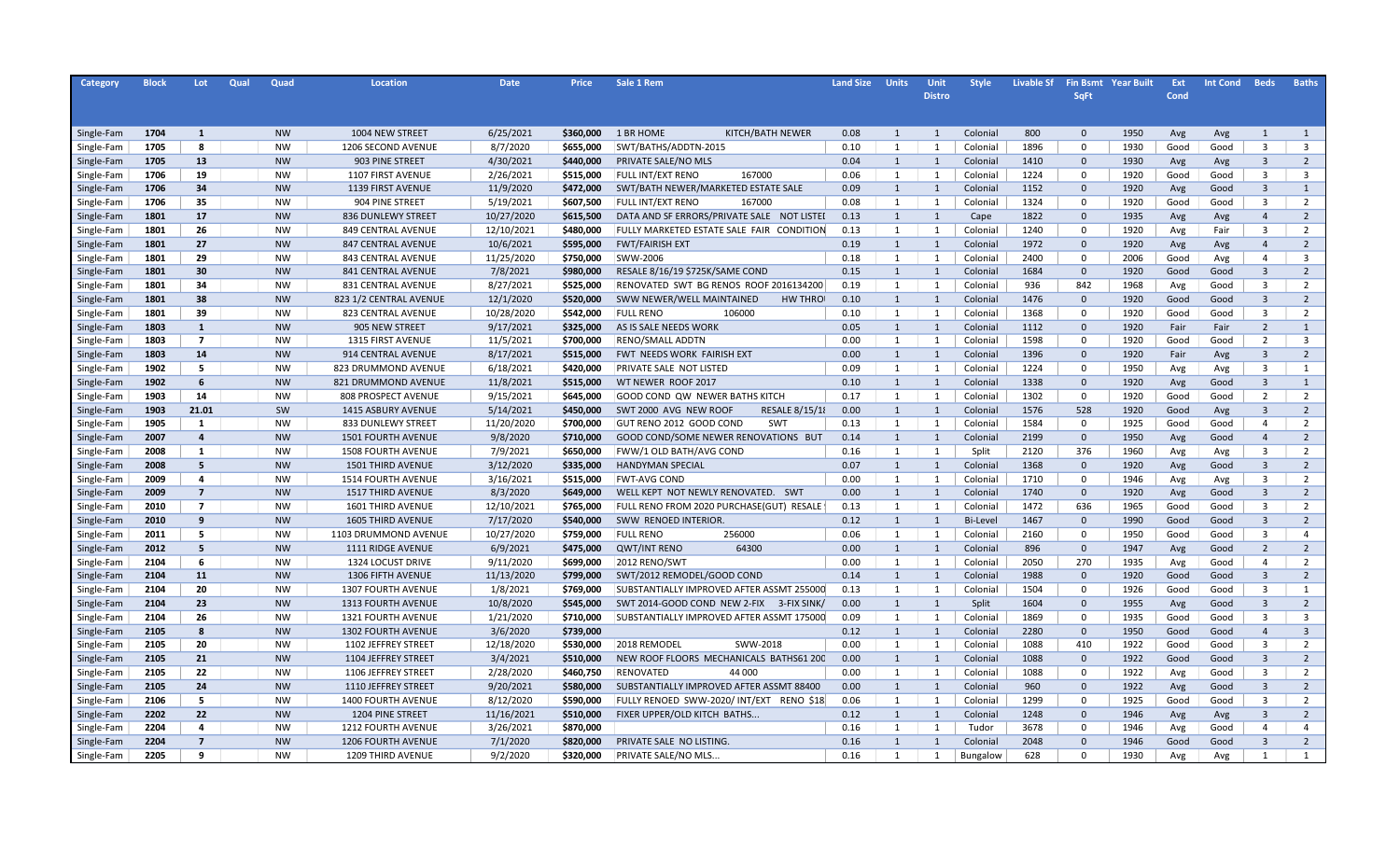| Category    | <b>Block</b> | Lot.                    | Qual | Quad      | Location                  | <b>Date</b> | <b>Price</b> | Sale 1 Rem                                      | <b>Land Size</b> | <b>Units</b>   | Unit           | <b>Style</b> | <b>Livable Sf</b> |              | <b>Fin Bsmt Year Built</b> | Ext  | <b>Int Cond</b> | <b>Beds</b>    | <b>Baths</b>   |
|-------------|--------------|-------------------------|------|-----------|---------------------------|-------------|--------------|-------------------------------------------------|------------------|----------------|----------------|--------------|-------------------|--------------|----------------------------|------|-----------------|----------------|----------------|
|             |              |                         |      |           |                           |             |              |                                                 |                  |                | <b>Distro</b>  |              |                   | <b>SqFt</b>  |                            | Cond |                 |                |                |
|             |              |                         |      |           |                           |             |              |                                                 |                  |                |                |              |                   |              |                            |      |                 |                |                |
|             |              |                         |      |           |                           |             |              |                                                 |                  |                |                |              |                   |              |                            |      |                 |                |                |
| Single-Fam  | 2205         | 12                      |      | <b>NW</b> | 1203 THIRD AVENUE         | 4/30/2021   | \$602,000    | RESALE 7/12/18 \$480 000<br><b>SAME COND</b>    | 0.16             | 1              | $\overline{1}$ | Colonial     | 1345              | $\mathbf{0}$ | 1920                       | Good | Good            | $\overline{3}$ | $\overline{2}$ |
| Single-Fam  | 2301         | 12                      |      | <b>NW</b> | <b>17 SUNSET DRIVE</b>    | 11/24/2021  | \$1,350,000  | FULL RENO 2021<br>459700                        | 0.00             | 1              | $\mathbf{1}$   | Colonial     | 3283              | 920          | 1900                       | Good | Good            | 5              | $\overline{4}$ |
| Single-Fam  | 2302         | $\overline{\mathbf{3}}$ |      | <b>NW</b> | 1105 SUNSET AVENUE        | 2/24/2021   | \$695,000    | WWT & 4FIX NEWER.                               | 0.14             | 1              | $\overline{1}$ | Colonial     | 1535              | $\mathbf 0$  | 1930                       | Good | Good            | $\overline{3}$ | $\overline{2}$ |
| Single-Fam  | 2303         | 4                       |      | <b>NW</b> | 1216 SUNSET AVENUE        | 1/13/2020   | \$500,000    | <b>RENOVATED HOME</b>                           | 0.09             | 1              | $\mathbf{1}$   | Colonial     | 1216              | $\Omega$     | 1948                       | Good | Good            | $\overline{3}$ | 3              |
| Single-Fam  | 2303         | 6                       |      | <b>NW</b> | 1212 SUNSET AVENUE        | 7/23/2021   | \$530,000    | SWT 2003/AVG COND                               | 0.11             | 1              | $\overline{1}$ | Colonial     | 1259              | $\Omega$     | 1912                       | Avg  | Avg             | $\overline{3}$ | $\overline{2}$ |
| Single-Fam  | 2303         | 27                      |      | <b>NW</b> | 1308 BRIDGE STREET        | 7/21/2021   | \$500,000    | AS IS NEEDS WORK.<br><b>TAX SALE HISTORY</b>    | 0.12             | 1              | $\mathbf{1}$   | Colonial     | 1390              | $\Omega$     | 1920                       | Avg  | Avg             | $\overline{3}$ | 2              |
| Single-Fam  | 2503         | 6                       |      | <b>SE</b> | 702 MONROE AVENUE         | 1/22/2021   | \$355,000    | FWW FAIR EXT                                    | 0.05             | $\mathbf{1}$   | $\overline{1}$ | Colonial     | 1124              | $\Omega$     | 1920                       | Fair | Avg             | $\overline{4}$ | $\overline{2}$ |
| Single-Fam  | 2604         | $\overline{7}$          |      | <b>SE</b> | <b>608 ASBURY AVENUE</b>  | 3/26/2021   | \$792,500    | <b>FULL RENO</b><br>95900                       | 0.05             | 1              | $\mathbf{1}$   | Colonial     | 2362              | 0            | 1910                       | Good | Good            | -5             | $\overline{4}$ |
| Single-Fam  | 2605         | $\overline{\mathbf{3}}$ |      | <b>SE</b> | 705 BOND STREET           | 5/13/2021   | \$400,000    | ADD L LOT ON DEED<br><b>NOT MARKETED</b>        | 0.04             | 1              | $\overline{1}$ | Colonial     | 1152              | $\Omega$     | 1920                       | Fair | Avg             | $\overline{3}$ | $\overline{2}$ |
| Single-Fam  | 2704         | 19                      |      | <b>SE</b> | <b>613 SECOND AVENUE</b>  | 8/10/2020   | \$385,000    | 35 300<br>INT/EXT RENO/SWW                      | 0.05             | $\mathbf{1}$   | $\mathbf{1}$   | Colonial     | 792               | $\Omega$     | 1920                       | Good | Good            | $\overline{3}$ | 2              |
| Single-Fam  | 2705         | 12                      |      | SE        | 903 EMORY STREET          | 10/29/2021  | \$590,000    | SWW NEWER GOOD COND                             | 0.03             | 1              | $\overline{1}$ | Old Style    | 1098              | $\Omega$     | 1900                       | Good | Good            | $\overline{2}$ | $\overline{3}$ |
| Single-Fam  | 2803         | 4                       |      | <b>SE</b> | <b>610 FIFTH AVENUE</b>   | 11/17/2020  | \$560,000    | SWW/BG RENOS                                    | 0.08             | $\mathbf{1}$   | $\mathbf{1}$   | Colonial     | 1330              | $\Omega$     | 1920                       | Avg  | Good            | $\overline{3}$ | 2              |
| Single-Fam  | 2803         | 13                      |      | SE        | <b>603 FOURTH AVENUE</b>  | 10/16/2020  | \$1,440,000  | <b>SAME COND</b><br>RESALE 10/12/17-\$1 075 000 | 0.17             | 1              | $\overline{1}$ | Colonial     | 4468              | $\Omega$     | 1921                       | Avg  | Good            | 6              | $\overline{4}$ |
| Single-Fam  | 2803         | 23                      |      | <b>SE</b> | 1210 BOND STREET          | 8/18/2021   | \$560,000    | <b>BG RENOS CA. 2014. HW T/O</b>                | 0.03             | 1              | $\mathbf{1}$   | Old Style    | 1163              | 0            | 1920                       | Avg  | Good            | $\overline{3}$ | 2              |
| Single-Fam  | 2805         | $\overline{a}$          |      | <b>SE</b> | <b>706 FOURTH AVENUE</b>  | 10/2/2020   | \$730,000    | WWT/FIN 3RD LEVEL 2 BATHS NEWER 76 600          | 0.09             | 1              | $\overline{1}$ | Colonial     | 1869              | $\Omega$     | 1925                       | Good | Good            | $\overline{3}$ | $\overline{3}$ |
| Single-Fam  | 2806         | 5                       |      | <b>SE</b> | <b>608 FOURTH AVENUE</b>  | 11/30/2020  | \$675,000    | DATA ERRORS 3RD LEVEL HALF STORY NOT ON P       | 0.09             | 1              | $\mathbf{1}$   | Colonial     | 1946              | 0            | 1930                       | Avg  | Avg             | $\overline{4}$ | 2              |
| Single-Fam  | 2903         | 11                      |      | <b>NE</b> | <b>605 SUNSET AVENUE</b>  | 8/21/2020   | \$1,150,000  | FWV-1980/DATED VICTORIAN WELL KEPT              | 0.17             | 1              | $\overline{1}$ | Colonial     | 3632              | $\Omega$     | 1905                       | Avg  | Avg             | $\overline{7}$ | $\overline{4}$ |
| Single-Fam  | 3004         | 15                      |      | <b>NE</b> | <b>603 SEVENTH AVENUE</b> | 4/9/2021    | \$1,550,000  | DATA ERRORS/SF BR COUNT 169000                  | 0.19             | 1              | $\mathbf{1}$   | Colonial     | 2902              | 1047         | 1890                       | Good | Good            | $\overline{4}$ | $\overline{4}$ |
| Single-Fam  | 3004         | 18                      |      | <b>NE</b> | <b>609 SEVENTH AVENUE</b> | 10/20/2020  | \$1,100,000  | 2002-SWT-BATHS NEWER (2016)                     | 0.17             | 1              | $\overline{1}$ | Colonial     | 3410              | $\mathbf{0}$ | 1921                       | Good | Avg             | $\overline{4}$ | $\overline{4}$ |
| Single-Fam  | 3004         | 26                      |      | <b>NE</b> | 709 SEVENTH AVENUE        | 12/3/2020   | \$755,000    | SWW-2019/RENOED<br>GOOD INT/EXT                 | 0.08             | 1              | 1              | Colonial     | 1564              | 0            | 1920                       | Good | Good            | $\overline{3}$ | $\overline{2}$ |
| Single-Fam  | 3006         | 8                       |      | <b>NE</b> | 1503 BOND STREET          | 5/15/2020   | \$630,000    | FWW-AVG 1-MOD 3-FIX                             | 0.05             | 1              | $\overline{1}$ | Colonial     | 1774              | $\Omega$     | 1920                       | Avg  | Avg             | $\overline{4}$ | $\overline{2}$ |
| Single-Fam  | 3208         | $\overline{2}$          |      | <b>SE</b> | 524 MONROE AVENUE         | 6/26/2020   | \$310,000    | 396 SF HOME/REDONE                              | 0.02             | 1              | 1              | Bungalow     | 396               | 0            | 1900                       | Good | Good            | $\overline{2}$ | $\mathbf{1}$   |
| Single-Fam  | 3301         | $\overline{a}$          |      | <b>SE</b> | 508 SECOND AVENUE         | 2/23/2021   | \$835,000    | GT-SR-NU10-FU<br>VICTORIAN AS IS AVG COND       | 0.17             | 1              | $\mathbf{1}$   | Victorian    | 3101              | $\Omega$     | 1920                       | Avg  | Avg             | 6              | 6              |
| Single-Fam  | 3302         | 6                       |      | <b>SE</b> | 406 SECOND AVENUE         | 9/3/2020    | \$775,000    | FULL RENO QWW-2020<br>253 000                   | 0.06             | 1              | $\mathbf{1}$   | Old Style    | 1555              | $\Omega$     | 1925                       | Good | Good            | $\overline{4}$ | $\overline{3}$ |
| Single-Fam  | 3303         | 12                      |      | <b>SE</b> | <b>305 FIRST AVENUE</b>   | 12/1/2020   | \$570,000    | <b>NOT LISTED</b>                               | 0.07             | 1              | $\overline{1}$ | Colonial     | 1820              | 220          | 1930                       | Avg  | Avg             | $\overline{3}$ | $\mathbf{1}$   |
| Single-Fam  | 3303         | 15                      |      | <b>SE</b> | 902 HECK STREET           | 5/3/2021    | \$925,000    | DATA ERRORS MISSING 3RD FL SF<br>98400          | 0.08             | 1              | -1             | Colonial     | 2411              | $\Omega$     | 1900                       | Good | Avg             | 5              | $\overline{2}$ |
| Single-Fam  | 3303         | 16                      |      | <b>SE</b> | 904 HECK STREET           | 4/21/2020   | \$470,000    | NO REAR YARD NO DRIVEWAY NO<br><b>CLOSET MA</b> | 0.06             | $\mathbf{1}$   | 1              | Colonial     | 2688              | $\mathbf{0}$ | 2005                       | Avg  | Avg             | $\overline{4}$ | $\overline{2}$ |
| Single-Fam  | 3401         | 8                       |      | <b>SE</b> | 1109 GRAND AVENUE         | 8/6/2020    | \$1,399,000  | REMODELED                                       | 0.14             | 1              | $\mathbf{1}$   | Colonial     | 3584              | 1200         | 1900                       | Good | Good            | $\overline{3}$ | $\overline{4}$ |
| Single-Fam  | 3401         | 12                      |      | <b>SE</b> | 501 THIRD AVENUE          | 10/25/2021  | \$751,790    | 2000 WWT NEW BATH                               | 0.09             | 1              | $\mathbf{1}$   | Victorian    | 2126              | $\mathbf 0$  | 1920                       | Avg  | Avg             | $\overline{4}$ | $\overline{2}$ |
| Single-Fam  | 3406         | 10                      |      | <b>SE</b> | 305 SECOND AVENUE         | 10/9/2020   | \$1,237,500  | <b>NEW CONSTRUCTION</b>                         | 0.17             | 1              | 1              | Colonial     | 3461              | 1142         | 2020                       | Avg  | Avg             |                | 5              |
| Single-Fam  | 3602         | 5                       |      | <b>NE</b> | 1517 PARK AVENUE          | 6/30/2020   | \$650,000    | SWT AVG COND/END UNIT                           | 0.10             | $\mathbf{1}$   | $\mathbf{1}$   | Row          | 2008              | $\Omega$     | 1975                       | Good | Avg             | $\overline{3}$ | $\overline{3}$ |
| Single-Fam  | 3602         | 11                      |      | <b>NE</b> | <b>1505 PARK AVENUE</b>   | 5/1/2020    | \$667,500    | SUBSTANTIALLY IMPROVED AFTER ASSMT 271 300      | 0.05             | 1              | -1             | Row          | 2008              | $\Omega$     | 1975                       | Good | Good            | $\overline{3}$ | $\overline{3}$ |
| Single-Fam  | 3602         | 17                      |      | <b>NE</b> | 1506 GRAND AVENUE         | 7/16/2021   | \$869,000    | <b>NEWER BATHS/KITCH</b>                        | 0.12             | $\mathbf{1}$   | 1              | Old Style    | 1536              | $\Omega$     | 1940                       | Avg  | Good            | $\overline{2}$ | $\overline{2}$ |
| Single-Fam  | 3604         | 1                       |      | <b>NE</b> | 514 SIXTH AVENUE          | 10/19/2020  | \$925,000    |                                                 | 0.12             | 1              | 1              | Colonial     | 3095              | $\Omega$     | 1921                       | Avg  | Good            | 6              | $\overline{4}$ |
| Single-Fam  | 3606         | 12                      |      | <b>NE</b> | <b>1408 PARK AVENUE</b>   | 5/3/2021    | \$935,000    | SUBSTANTIALLY IMPROVED AFTER ASSMT 75500        | 0.06             | $\mathbf{1}$   | 1              | Colonial     | 2184              | $\Omega$     | 1993                       | Good | Good            | $\overline{4}$ | $\overline{3}$ |
| Single-Fam  | 3705         | $\overline{2}$          |      | <b>NE</b> | 1 DEAL COURT              | 2/26/2020   | \$790,000    | <b>OUTDATED INTERIOR</b>                        | 0.07             | $\mathbf{1}$   | $\mathbf{1}$   | Row          | 1814              | 344          | 1930                       | Avg  | Avg             | $\overline{2}$ | $\overline{3}$ |
| Single-Fam  | 3705         | $\overline{a}$          |      | <b>NE</b> | <b>3 DEAL COURT</b>       | 5/7/2021    | \$635,000    | ORIGINAL CONDITION                              | 0.03             | $\mathbf{1}$   | 1              | Row          | 1464              | 330          | 1930                       | Avg  | Avg             | $\overline{2}$ | $\overline{2}$ |
| Single-Fam  | 3705         | 11                      |      | <b>NE</b> | <b>6 DEAL COURT</b>       | 11/2/2021   | \$849,000    | TWT OLD OLD BATHS                               | 0.03             | $\overline{1}$ | $\mathbf{1}$   | Row          | 1440              | 495          | 1930                       | Avg  | Avg             | $\overline{2}$ | $\overline{2}$ |
| Single-Fam  | 3706         | 15 <sub>1</sub>         |      | <b>NE</b> | 1602-1604 EMORY STREET    | 5/24/2021   | \$665,000    | PRIVATE SALE                                    | 0.12             | $\mathbf{1}$   | 1              | Colonial     | 1486              | 269          | 1930                       | Avg  | Avg             | $\overline{3}$ | $\overline{2}$ |
| Single-Fam  | 3707         | 5                       |      | <b>NE</b> | <b>401 SEVENTH AVENUE</b> | 6/10/2021   | \$989,000    | 313600<br><b>FULL RESTORATION</b>               | 0.10             | $\mathbf{1}$   | $\mathbf{1}$   | Colonial     | 2560              | $\Omega$     | 1884                       | Good | Good            | $\Delta$       | $\overline{3}$ |
| Single-Fam  | 3901         | 16                      |      |           | 906 BERGH STREET          | 4/23/2020   | \$785,000    | RENOVATED-SWT BATHS BSMT FINISHED               | 0.07             | $\mathbf{1}$   | 1              | Colonial     | 1376              | 490          | 1920                       | Good | Good            | $\overline{3}$ | $\overline{3}$ |
| Single-Fam  | 4201         | 10                      |      |           | 207 SIXTH AVENUE          | 10/2/2020   | \$802,000    | FWV-8BR/SOME TINY-QUESTIONABLE GT/SR/NI         | 0.00             | $\overline{1}$ | $\mathbf{1}$   | Colonial     | 2637              | $\Omega$     | 1920                       | Avg  | Avg             | -5             | $\overline{3}$ |
| Single-Fam  | 4305         | $\overline{2}$          |      | <b>NE</b> | <b>308 EIGHTH AVENUE</b>  | 12/13/2021  | \$1,599,000  | <b>FULL RENO 212900</b>                         | 0.16             | 1              | 1              | Colonial     | 3685              | $\Omega$     | 1930                       | Good | Good            | $\overline{4}$ | $\overline{4}$ |
| Single-Plus | 1501         | 5                       |      | SW        | 1601 SEWALL AVENUE        | 1/15/2021   | \$257,500    |                                                 | 0.00             | $\overline{2}$ | 1&1            | Colonial     | 1166              | 0            | 1920                       | Avg  | Avg             | 3              | $\overline{2}$ |
| Single-Plus | 1704         | 6                       |      | <b>NW</b> | 1203 SECOND AVENUE        | 7/30/2021   | \$680,000    | NOT LISTED 2 FAM (1&1)                          | 0.16             | $\overline{2}$ | 1&1            | Colonial     | 1306              | 599          | 1930                       | Avg  | Avg             | $\overline{3}$ | $\overline{2}$ |
| Single-Plus | 2201         | 12                      |      | <b>NW</b> | 1203 FOURTH AVENUE        | 5/13/2021   | \$900,000    | 2-FAM/FRONT/BACK SOME RENOS                     | 0.12             | $\overline{2}$ | 1&1            | Colonial     | 1941              | $\Omega$     | 1930                       | Good | Avg             | $\Delta$       | $\overline{3}$ |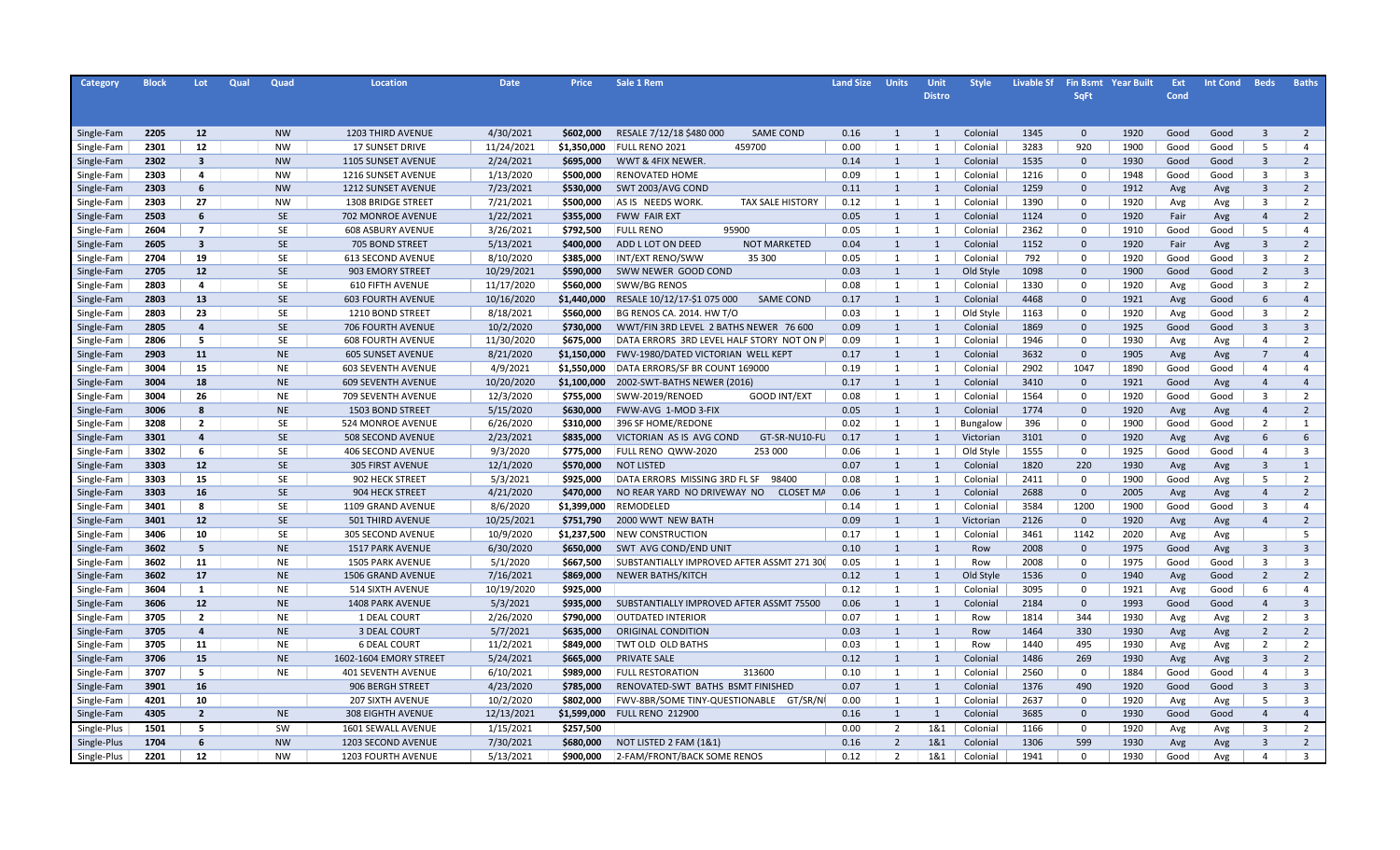| Category    | <b>Block</b> | Lot    | Qual              | Quad      | <b>Location</b>            | <b>Date</b> | <b>Price</b> | Sale 1 Rem                                   | <b>Land Size</b> | <b>Units</b>            | Unit          | <b>Style</b> | <b>Livable Sf</b> |              | <b>Fin Bsmt Year Built</b> | Ext  | <b>Int Cond</b> | <b>Beds</b>    | <b>Baths</b>            |
|-------------|--------------|--------|-------------------|-----------|----------------------------|-------------|--------------|----------------------------------------------|------------------|-------------------------|---------------|--------------|-------------------|--------------|----------------------------|------|-----------------|----------------|-------------------------|
|             |              |        |                   |           |                            |             |              |                                              |                  |                         | <b>Distro</b> |              |                   | <b>SqFt</b>  |                            | Cond |                 |                |                         |
|             |              |        |                   |           |                            |             |              |                                              |                  |                         |               |              |                   |              |                            |      |                 |                |                         |
|             |              |        |                   |           |                            |             |              |                                              |                  |                         |               |              |                   |              |                            |      |                 |                |                         |
| Single-Plus | 2304         | 23     |                   | <b>NW</b> | 1111 FIFTH AVENUE          | 8/3/2021    | \$950,000    | 3 FAM (1&2)                                  | 0.22             | $\overline{\mathbf{3}}$ | 1&2           | Colonial     | 1880              | $\mathbf{0}$ | 1930                       | Good | Avg             | $\overline{3}$ | $\overline{\mathbf{3}}$ |
| Single-Plus | 3605         | 6      |                   | <b>NE</b> | <b>405 SUNSET AVENUE</b>   | 12/18/2020  | \$1,075,000  | PRIVATE SALE SOLD AS IS PER TRULIA           | 0.00             | 2                       | 1&1           | Colonial     | 3553              | 0            | 1900                       | Avg  | Avg             | 5              | $\overline{4}$          |
| TH-Condo    | 202          | 15.03  | C0202             |           | 915 FIFTH AVENUE, UNIT 202 | 3/19/2021   | \$320,000    | <b>AVG COND</b>                              | 0.00             | 1                       | 1             | TH-Condo     | 600               | $\mathbf 0$  | 2006                       | Avg  | Avg             | $\overline{3}$ | $\overline{2}$          |
| TH-Condo    | 304          | 3.01   | C0101             |           | 1001 SECOND AVE, UNIT 101  | 5/17/2021   | \$400,000    | PRIVATE SALE NO LISTING/ZILLOW               | 0.00             | 1                       | 1             | TH-Condo     | 1296              | $\Omega$     | 2010                       | Avg  | Avg             |                | $\overline{2}$          |
| TH-Condo    | 304          | 3.04   | C0112             |           | 1001 SECOND AVE, UNIT 112  | 4/29/2021   | \$550,000    |                                              | 0.00             | 1                       | $\mathbf{1}$  | TH-Condo     | 1500              | $\mathbf{0}$ | 2010                       | Avg  | Avg             | $\overline{2}$ | $\overline{3}$          |
| TH-Condo    | 304          | 3.09   | C0107             |           | 1001 SECOND AVE, UNIT 107  | 12/7/2020   | \$375,000    | <b>STUDIO</b>                                | 0.00             | 1                       | 1             | TH-Condo     | 584               | $\Omega$     | 2010                       | Avg  | Avg             |                | $\overline{2}$          |
| TH-Condo    | 304          | 3.11   | C0105             |           | 1001 SECOND AVE, UNIT 105  | 5/21/2021   | \$395,000    | ORIG COND                                    | 0.00             | 1                       | $\mathbf{1}$  | TH-Condo     | 516               | $\mathbf{0}$ | 2010                       | Avg  | Avg             | $\mathbf{1}$   | 1                       |
| TH-Condo    | 304          | 3.12   | C0104             |           | 1001 SECOND AVE, UNIT 104  | 7/30/2021   | \$525,000    |                                              | 0.00             | 1                       | 1             | TH-Condo     | 720               | $\Omega$     | 2010                       | Avg  | Avg             |                | $\overline{2}$          |
| TH-Condo    | 304          | 3.14   | C0102             |           | 1001 SECOND AVE, UNIT 102  | 2/19/2020   | \$320,000    |                                              | 0.00             | 1                       | 1             | TH-Condo     | 470               | $\mathbf{0}$ | 2010                       | Avg  | Avg             |                | $\overline{2}$          |
| TH-Condo    | 304          | 3.19   | C0207             |           | 1001 SECOND AVE, UNIT 207  | 2/22/2021   | \$421,000    | <b>UPDATED UNIT</b><br>KITCH/BATH/DESIGNE    | 0.00             | 1                       | $\mathbf{1}$  | TH-Condo     | 584               | $\Omega$     | 2010                       | Avg  | Good            |                | $\overline{2}$          |
| TH-Condo    | 304          | 3.31   | C0307             |           | 1001 SECOND AVE, UNIT 307  | 11/29/2021  | \$765,000    | <b>RECENT CUSTOM WORK RENOS</b><br>69600     | 0.00             | 1                       | $\mathbf{1}$  | TH-Condo     | 1520              | $\mathbf{0}$ | 2010                       | Avg  | Avg             | $\overline{2}$ | $\overline{3}$          |
| TH-Condo    | 304          | 3.32   | C0308             |           | 1001 SECOND AVE, UNIT 308  | 4/29/2021   | \$720,000    | RESALE 12/5/18 \$569 500                     | 0.00             | 1                       | 1             | TH-Condo     | 2360              | $\Omega$     | 2010                       | Avg  | Avg             |                | $\overline{3}$          |
| TH-Condo    | 2403         | 5.03   | C0202             |           | <b>602 MATTISON AVENUE</b> | 9/20/2021   | \$610,000    |                                              | 0.00             | 1                       | 1             |              | 1774              | $\mathbf{0}$ | 2004                       |      |                 |                | $\Omega$                |
| TH-Condo    | 2403         | 5.04   | C0203             |           | <b>604 MATTISON AVENUE</b> | 9/17/2021   | \$640,000    |                                              | 0.00             | 1                       | 1             |              | 1940              | $\Omega$     | 2004                       |      |                 |                | $\Omega$                |
| TH-Condo    | 2404         | 8.04   | C0203             |           | 600 COOKMAN AVE, UNIT 203  | 12/11/2020  | \$460,000    | PRIVATE SALE                                 | 0.00             | 1                       | $\mathbf{1}$  |              | 1187              | $\mathbf{0}$ | 1920                       |      |                 |                | $\Omega$                |
| TH-Condo    | 2404         | 8.05   | C0204             |           | 600 COOKMAN AVE, UNIT 204  | 12/3/2020   | \$455,000    | 2019-SWW WITH 4-FIX<br>GOOD COND 530         | 0.00             | 1                       | 1             |              | 1001              | $\Omega$     | 1920                       |      | Good            |                | 1                       |
| TH-Condo    | 2404         | 10.201 | C0201             |           | 603 LAKE AVENUE, UNIT 2A   | 7/30/2021   | \$815,000    | APPEARS TO BE PRIVATE SALE                   | 0.00             | 1                       | $\mathbf{1}$  |              | $\Omega$          | $\mathbf{0}$ | 2015                       |      |                 |                | $\Omega$                |
| TH-Condo    | 2404         | 10.301 | C0301             |           | 603 LAKE AVENUE, UNIT 3A   | 3/26/2021   | \$790,000    |                                              | 0.00             | 1                       | 1             |              | $\Omega$          | $\Omega$     | 2015                       |      |                 |                | $\Omega$                |
| TH-Condo    | 2404         | 10.401 | C0401             |           | 603 LAKE AVENUE, UNIT PHA  | 9/3/2020    | \$825,000    |                                              | 0.00             | 1                       | 1             |              | $\Omega$          | $\mathbf{0}$ |                            |      |                 |                | $\Omega$                |
| TH-Condo    | 2405         | 3.04   | C0301             |           | 716 COOKMAN AVE, UNIT 301  | 9/1/2021    | \$563,000    | RESALE-3/11/21 \$415K PRIVATE SALE RENOVATEI | 0.00             | 1                       | 1             |              | 980               | $\Omega$     | 1920                       |      |                 |                | $\Omega$                |
| TH-Condo    | 2505         | 4.706  | C0706             |           | 601 BANGS AVE, UNIT 706    | 10/9/2020   | \$700,000    | RESALE 2/19/20 \$649 900 SAME COND           | 0.00             | 1                       | $\mathbf{1}$  |              | $\mathbf{0}$      | $\mathbf{0}$ |                            |      |                 |                | $\Omega$                |
| TH-Condo    | 2505         | 4.904  | C0904             |           | 601 BANGS AVE, UNIT 904    | 5/4/2021    | \$480,000    |                                              | 0.00             | 1                       | 1             |              | $\Omega$          | $\Omega$     |                            |      |                 |                | $\Omega$                |
| TH-Condo    | 2505         | 4.905  | C0905             |           | 601 BANGS AVE, UNIT 905    | 12/11/2020  | \$485,000    |                                              | 0.00             | 1                       | $\mathbf{1}$  |              | $\mathbf{0}$      | $\mathbf{0}$ |                            |      |                 |                | $\Omega$                |
| TH-Condo    | 2505         | 4.1104 | C1104             |           | 601 BANGS AVE, UNIT 1104   | 4/19/2021   | \$499,000    |                                              | 0.00             | 1                       | 1             |              | $\Omega$          | $\Omega$     |                            |      |                 |                | 0                       |
| TH-Condo    | 2505         | 4.1107 | C1107             |           | 601 BANGS AVE, UNIT 1107   | 5/14/2021   | \$454,900    |                                              | 0.00             | 1                       | 1             |              | $\mathbf{0}$      | $\mathbf{0}$ |                            |      |                 |                | $\Omega$                |
| TH-Condo    | 2506         | 5.204  | C0204             |           | 707 BANGS AVE, UNIT 204    | 7/14/2020   | \$550,000    | <b>FWW-AVG UNIT</b><br>2-BR/2-BATH           | 0.00             | 1                       | 1             |              | $\Omega$          | $\Omega$     |                            |      | Avg             | 2              | $\overline{2}$          |
| TH-Condo    | 2506         | 5.301  | C0301             |           | 707 BANGS AVE, UNIT 301    | 8/7/2020    | \$500,000    | RESALE-3/21/19 \$482 500 SAME COND           | 0.00             | 1                       | $\mathbf{1}$  |              | $\mathbf{0}$      | $\mathbf{0}$ |                            |      |                 | 1              | $\Omega$                |
| TH-Condo    | 2506         | 5.303  | C0303             |           | 707 BANGS AVE, UNIT 303    | 4/5/2021    | \$510,000    |                                              | 0.00             | 1                       | 1             |              | $\Omega$          | $\Omega$     |                            |      |                 | $\mathbf{1}$   | $\mathbf 0$             |
| TH-Condo    | 2506         | 5.305  | C0305             |           | 707 BANGS AVE, UNIT 305    | 1/15/2021   | \$500,000    | <b>NOT LISTED</b>                            | 0.00             | 1                       | $\mathbf{1}$  |              | $\mathbf{0}$      | $\mathbf{0}$ |                            |      |                 | 1              | $\mathbf{0}$            |
| TH-Condo    | 2506         | 5.402  | C0402             |           | 707 BANGS AVE, UNIT 402    | 7/23/2020   | \$490,000    |                                              | 0.00             | 1                       | 1             |              | $\mathbf 0$       | $\mathbf 0$  |                            |      | Avg             | 1              | $\overline{2}$          |
| TH-Condo    | 2706         | 14.05  | C <sub>1301</sub> |           | 908 MAIN STREET, UNIT 3A   | 6/1/2020    | \$240,000    | SWW-AVG                                      | 0.00             | 1                       | $\mathbf{1}$  | TH-Condo     | 769               | $\mathbf{0}$ | 2004                       |      | Avg             |                | 1                       |
| TH-Condo    | 2706         | 14.10  | C2202             |           | 910 MAIN STREET, UNIT 2B   | 8/14/2020   | \$295,000    | <b>FWW</b>                                   | 0.00             | 1                       | 1             | TH-Condo     | 1042              | $\mathbf 0$  | 2004                       |      |                 |                | 0                       |
| TH-Condo    | 3101         | 7.03   | C0202             |           | 521 COOKMAN AVE, UNIT 202  | 9/29/2020   | \$570,000    |                                              | 0.00             | 1                       | 1             |              | 1567              | $\mathbf{0}$ | 1920                       |      |                 |                | $\Omega$                |
| TH-Condo    | 3105         | 7.04   | C0201             |           | 522 COOKMAN AVE, UNIT 2A   | 7/27/2021   | \$506,250    | 2BR/1BA<br><b>BRICK WALL BUILDING</b>        | 0.00             | 1                       | 1             |              | 1375              | $\mathbf 0$  | 1900                       |      |                 |                | $\Omega$                |
| TH-Condo    | 3105         | 8.02   | C0201             |           | 516 COOKMAN AVE, UNIT 2A   | 4/23/2021   | \$539,000    | KITCH/BATH RENO GOOD COND<br>45600           | 0.00             | 1                       | $\mathbf{1}$  |              | 1272              | $\mathbf 0$  | 1940                       |      | Good            | 1              | $\mathbf{1}$            |
| TH-Condo    | 3105         | 9.02   | C0201             |           | 508 COOKMAN AVE, UNIT 201  | 5/28/2021   | \$515,000    | <b>SWT AVG COND</b>                          | 0.00             | 1                       | 1             |              | 1028              | $\mathbf 0$  | 2005                       |      |                 |                | $\mathbf 0$             |
| TH-Condo    | 3105         | 9.04   | C0203             |           | 508 COOKMAN AVE, UNIT 203  | 10/12/2021  | \$385,000    | STUDIO/AVG                                   | 0.00             | $\bullet$               | 1             |              | 808               | $\mathbf{0}$ | 1920                       |      |                 |                | $\Omega$                |
| TH-Condo    | 3105         | 9.08   | C0303             |           | 508 COOKMAN AVE, UNIT 303  | 12/1/2020   | \$825,000    | <b>END UNIT</b>                              | 0.00             | 1                       | 1             |              | 1925              | $\mathbf 0$  | 2005                       |      |                 |                | $\mathbf 0$             |
| TH-Condo    | 3208         | 3.04   | C0104             |           | 510 MONROE AVE, UNIT 104   | 6/3/2021    | \$446,500    | AVG CON 1ST FL UNIT                          | 0.00             | 1                       | 1             |              | 1227              | $\mathbf 0$  | 2007                       |      |                 |                | $\Omega$                |
| TH-Condo    | 3208         | 4.04   | C0202             |           | 508 MONROE AVE, UNIT 202   | 4/7/2021    | \$399,000    | RESALE 2/16/17 \$270K SAME COND              | 0.00             | 1                       | 1             |              | 1093              | $\mathbf 0$  | 2004                       |      |                 |                | $\mathbf 0$             |
| TH-Condo    | 3208         | 5.09   | C0301             |           | 501 GRAND AVENUE UNIT 301  | 8/28/2020   | \$409,000    | 7/23/18 \$360 000                            | 0.00             | 1                       | 1             |              | 830               | $\mathbf{0}$ | 1930                       |      |                 |                | $\Omega$                |
| TH-Condo    | 3208         | 5.11   | C0303             |           | 501 GRAND AVENUE UNIT 303  | 9/30/2021   | \$450,000    | 1BR/1BA                                      | 0.00             | 1                       | 1             |              | 885               | $\mathbf 0$  | 1930                       |      |                 |                | $\mathbf 0$             |
| TH-Condo    | 3208         | 5.13   | C0305             |           | 501 GRAND AVENUE UNIT 305  | 3/29/2021   | \$390,000    | <b>SW LAKE VIEW</b>                          | 0.00             | 1                       | 1             |              | 1240              | $\mathbf 0$  | 1930                       |      |                 |                | $\Omega$                |
| TH-Condo    | 3208         | 5.15   | C0402             |           | 501 GRAND AVENUE UNIT 402  | 10/1/2021   | \$530,000    | 1BR/IBA AVG COND                             | 0.00             | 1                       | 1             |              | 1050              | $\mathbf 0$  | 1930                       |      |                 |                | $\mathbf 0$             |
| TH-Condo    | 3208         | 5.16   | C0403             |           | 501 GRAND AVENUE UNIT 403  | 3/6/2020    | \$375,000    |                                              | 0.00             | 1                       | 1             |              | 885               | $\Omega$     | 1930                       |      |                 |                | $\Omega$                |
| TH-Condo    | 3208         | 5.19   | C0501             |           | 501 GRAND AVENUE UNIT 501  | 4/16/2021   | \$430,000    | SWW-AVG COND                                 | 0.00             | $\overline{1}$          | 1             |              | 830               | $\Omega$     | 1930                       |      |                 |                | $\Omega$                |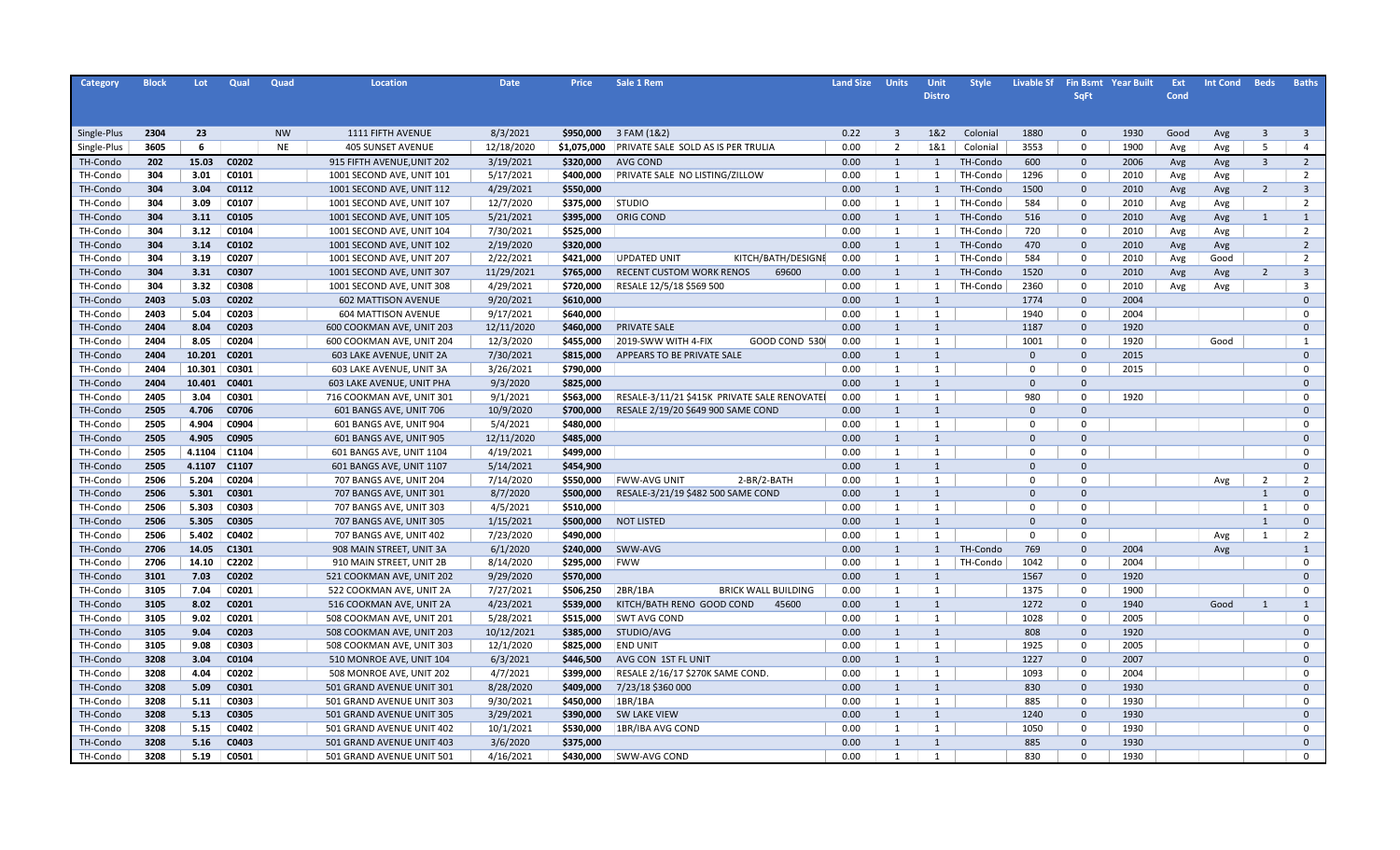| Category | <b>Block</b> | Lot   | Qual  | Quad | Location                  | <b>Date</b> | <b>Price</b> | Sale 1 Rem                                | <b>Land Size</b> | <b>Units</b>   | Unit           | <b>Style</b> | <b>Livable Sf</b> |              | <b>Fin Bsmt Year Built</b> | Ext  | <b>Int Cond</b> | <b>Beds</b>    | <b>Baths</b>         |
|----------|--------------|-------|-------|------|---------------------------|-------------|--------------|-------------------------------------------|------------------|----------------|----------------|--------------|-------------------|--------------|----------------------------|------|-----------------|----------------|----------------------|
|          |              |       |       |      |                           |             |              |                                           |                  |                | <b>Distro</b>  |              |                   | <b>SqFt</b>  |                            | Cond |                 |                |                      |
|          |              |       |       |      |                           |             |              |                                           |                  |                |                |              |                   |              |                            |      |                 |                |                      |
|          |              |       |       |      |                           |             |              |                                           |                  |                |                |              |                   |              |                            |      |                 |                |                      |
| TH-Condo | 3208         | 6.01  | C0101 |      | 505 SUMMERFIELD AVE, #101 | 12/16/2020  | \$401,250    |                                           | 0.00             | 1              | 1              |              | 1272              | $\mathbf 0$  | 2007                       |      |                 |                | $\Omega$<br>$\Omega$ |
| TH-Condo | 3208         | 6.02  | C0102 |      | 505 SUMMERFIELD AVE, #102 | 4/9/2021    | \$425,000    | STUDIO/ADDED CURTAIN WALL FOR 21 SALE STI | 0.00             | 1              | 1              |              | 1272              | 0            | 2007                       |      |                 |                | $\Omega$             |
| TH-Condo | 3304         | 2.07  | C3201 |      | 510 FIRST AVE, UNIT 201   | 4/5/2021    | \$595,000    | <b>NOT LISTED</b>                         | 0.00             | 1              | $\mathbf{1}$   | TH-Condo     | 1491              | $\mathbf{0}$ | 2007                       |      |                 |                |                      |
| TH-Condo | 3401         | 4.03  | C0003 |      | 508 FOURTH AVENUE, UNIT 3 | 3/26/2021   | \$380,000    |                                           | 0.00             | 1              | 1              |              | $^{\circ}$        | 0            |                            |      |                 |                | $\mathbf 0$          |
| TH-Condo | 3402         | 7.03  | C0106 |      | 402 FOURTH AVE, UNIT 106  | 11/24/2021  | \$280,000    | RESALE 6/24/19 \$276K                     | 0.00             | 1              | $\overline{1}$ | TH-Condo     | 565               | $\mathbf{0}$ | 1975                       |      | Avg             | 1              | 1                    |
| TH-Condo | 3402         | 7.04  | C0107 |      | 402 FOURTH AVE, UNIT 107  | 9/15/2020   | \$265,000    | RESALE 6/24/19 \$250K                     | 0.00             | 1              | 1              | TH-Condo     | 565               | 0            | 1975                       |      | Avg             | 1              | 1                    |
| TH-Condo | 3402         | 7.08  | C0202 |      | 402 FOURTH AVE, UNIT 202  | 9/14/2020   | \$365,000    | NOT MARKETED/PRIVATE SALE                 | 0.00             | 1              | 1              | TH-Condo     | 682               | $\Omega$     | 1975                       |      | Avg             | 1              | 1                    |
| TH-Condo | 3402         | 7.13  | C0205 |      | 402 FOURTH AVE, UNIT 205  | 8/25/2021   | \$324,000    |                                           | 0.00             | 1              | 1              | TH-Condo     | 623               | 0            | 1975                       |      | Avg             | 1              | $\mathbf{1}$         |
| TH-Condo | 3402         | 7.17  | C0304 |      | 402 FOURTH AVE, UNIT 304  | 5/13/2020   | \$215,000    | SWW/AVG UNIT COND                         | 0.00             | 1              | 1              | TH-Condo     | 423               | $\mathbf 0$  | 1975                       |      | Avg             | 1              | 1                    |
| TH-Condo | 3402         | 17.04 | C0202 |      | 415 THIRD AVE, UNIT 202   | 12/18/2020  | \$549,900    | <b>SWW</b>                                | 0.00             | 1              | 1              | TH-Condo     | $\mathsf{o}$      | $\mathbf 0$  |                            |      |                 |                | $\mathbf 0$          |
| TH-Condo | 3403         | 2.21  | C0208 |      | 304 FOURTH AVE, UNIT 208  | 9/10/2021   | \$308,000    |                                           | 0.00             | 1              | 1              | TH-Condo     | 618               | $\mathbf 0$  | 1965                       |      | Avg             | 1              | 1                    |
| TH-Condo | 3403         | 2.28  | C0307 |      | 304 FOURTH AVE, UNIT 307  | 6/30/2020   | \$200,000    | STUDIO FWT NEWER BATH                     | 0.00             | 1              | 1              | TH-Condo     | 503               | $\mathbf 0$  | 1965                       |      | Avg             | 1              | $\mathbf{1}$         |
| TH-Condo | 3403         | 2.29  | C0309 |      | 304 FOURTH AVE, UNIT 309  | 2/17/2021   | \$272,000    |                                           | 0.00             | 1              | 1              | TH-Condo     | 618               | $\mathbf{0}$ | 1965                       |      | Avg             | 1              | 1                    |
| TH-Condo | 3503         | 6.01  | C0101 |      | 1211 GRAND AVE, UNIT 101  | 7/16/2021   | \$336,000    | YB 2006 SWW 1BR/1BA                       | 0.00             | 1              | 1              | TH-Condo     | 600               | $\mathbf 0$  | 2006                       |      | Avg             | $\overline{2}$ | $\mathbf{1}$         |
| TH-Condo | 3503         | 6.04  | C0201 |      | 1211 GRAND AVE, UNIT 201  | 7/29/2020   | \$404,500    | QWW/YB 2006                               | 0.00             | 1              | 1              | TH-Condo     | 853               | $\Omega$     | 2006                       |      | Avg             | $\overline{2}$ | 1                    |
| TH-Condo | 3503         | 6.07  | C0204 |      | 1211 GRAND AVE, UNIT 204  | 6/30/2020   | \$425,500    | SWW AVG UNIT COND.                        | 0.00             | 1              | 1              | TH-Condo     | 934               | $\Omega$     | 2006                       |      | Avg             | $\overline{2}$ | $\mathbf{1}$         |
| TH-Condo | 3505         | 4.03  | C0104 |      | 302 FIFTH AVE, UNIT 4     | 3/25/2021   | \$289,000    | <b>ADDITIONAL LOT</b>                     | 0.00             | 1              | 1              | TH-Condo     | $\mathbf{0}$      | $\Omega$     |                            |      | Avg             | 1              | 1                    |
| TH-Condo | 3505         | 4.07  | C0213 |      | 302 FIFTH AVE, UNIT 13    | 2/5/2021    | \$341.234    | AVG COND SWW                              | 0.00             | 1              | 1              | TH-Condo     | $\mathbf 0$       | $\Omega$     |                            |      | Avg             | 1              | 1                    |
| TH-Condo | 3505         | 4.09  | C0211 |      | 302 FIFTH AVE, UNIT 11    | 3/13/2020   | \$302,500    | BACK OF BUILDING SOUTH FACING             | 0.00             | 1              | 1              | TH-Condo     | $\mathbf{0}$      | $\Omega$     |                            |      | Avg             | $\mathbf{1}$   | 1                    |
| TH-Condo | 3505         | 4.11  | C0209 |      | 302 FIFTH AVE, UNIT 9     | 7/15/2021   | \$236,000    | STUDIO/1BA                                | 0.00             | 1              | 1              | TH-Condo     | $\mathbf 0$       | $\Omega$     |                            |      | Avg             | 1              | 1                    |
| TH-Condo | 3505         | 4.12  | C0208 |      | 302 FIFTH AVE, UNIT 8     | 10/16/2020  | \$217,500    | KITCH/BATH NEWER                          | 0.00             | 1              | 1              | TH-Condo     | $\mathbf{0}$      | $\Omega$     |                            |      | Avg             | $\mathbf{1}$   | 1                    |
| TH-Condo | 3505         | 8.02  | C0102 |      | 311 FOURTH AVE, UNIT 102  | 6/23/2021   | \$265,000    | 1BR/1BA                                   | 0.00             | 1              | 1              | TH-Condo     | 430               | $\Omega$     | 1965                       |      | Avg             | 1              | 1                    |
| TH-Condo | 3505         | 8.03  | C0103 |      | 311 FOURTH AVE, UNIT 103  | 6/5/2020    | \$277,000    | SWW-AVG UNIT AVG COND.                    | 0.00             | 1              | $\mathbf{1}$   | TH-Condo     | 574               | $\mathbf{0}$ | 1965                       |      | Avg             | $\mathbf{1}$   | $\mathbf{1}$         |
| TH-Condo | 3505         | 8.04  | C0104 |      | 311 FOURTH AVE, UNIT 104  | 10/29/2021  | \$302,500    |                                           | 0.00             | 1              | $\mathbf{1}$   | TH-Condo     | 573               | $\Omega$     | 1965                       |      | Avg             | 1              | 1                    |
| TH-Condo | 3505         | 8.05  | C0101 |      | 309 FOURTH AVE, UNIT 101  | 4/27/2021   | \$226,000    | STUDIO/AVG                                | 0.00             | 1              | 1              | TH-Condo     | 370               | $\mathbf{0}$ | 1965                       |      | Avg             | $\mathbf{1}$   | $\mathbf{1}$         |
| TH-Condo | 3505         | 8.06  | C0102 |      | 309 FOURTH AVE, UNIT 102  | 3/8/2021    | \$325,000    | 2BR/1BA AVG COND<br><b>BACK FACING</b>    | 0.00             | 1              | 1              | TH-Condo     | 795               | $\Omega$     | 1965                       |      | Avg             | 1              | 1                    |
| TH-Condo | 3505         | 8.09  | C0101 |      | 307 FOURTH AVE, UNIT 101  | 4/2/2021    | \$261,500    |                                           | 0.00             | 1              | 1              | TH-Condo     | 543               | $\mathbf{0}$ | 1965                       |      | Avg             | $\mathbf{1}$   | $\mathbf{1}$         |
| TH-Condo | 3505         | 8.10  | C0102 |      | 307 FOURTH AVE, UNIT 102  | 10/20/2020  | \$219,000    | <b>STUDIO/AVG COND</b>                    | 0.00             | 1              | 1              | TH-Condo     | 318               | $\Omega$     | 1965                       |      | Avg             | 1              | 1                    |
| TH-Condo | 3505         | 8.18  | C0201 |      | 311 FOURTH AVE, UNIT 201  | 9/21/2020   | \$298,000    | END UNIT/SWT NEWER/AVG-GOOD COND          | 0.00             | 1              | $\mathbf{1}$   | TH-Condo     | 442               | $\mathbf{0}$ | 1965                       |      | Avg             | $\mathbf{1}$   | $\mathbf{1}$         |
| TH-Condo | 3505         | 8.21  | C0204 |      | 311 FOURTH AVE, UNIT 204  | 4/1/2021    | \$345,000    | SWT-AVG                                   | 0.00             | 1              | 1              | TH-Condo     | 573               | $\Omega$     | 1965                       |      | Avg             | 1              | 1                    |
| TH-Condo | 3505         | 8.22  | C0201 |      | 309 FOURTH AVE, UNIT 201  | 3/13/2020   | \$305,000    |                                           | 0.00             | 1              | $\overline{1}$ | TH-Condo     | 564               | $\mathbf{0}$ | 1965                       |      | Avg             | $\mathbf{1}$   | $\mathbf{1}$         |
| TH-Condo | 3505         | 8.29  | C0202 |      | 305 FOURTH AVE, UNIT 202  | 10/5/2020   | \$305,000    | <b>NOT LISTED</b>                         | 0.00             | 1              | 1              | TH-Condo     | 536               | $\Omega$     | 1965                       |      | Avg             | 1              | 1                    |
| TH-Condo | 3505         | 8.46  | C0301 |      | 305 FOURTH AVE, UNIT 301  | 4/19/2021   | \$325,000    |                                           | 0.00             | 1              | $\overline{1}$ | TH-Condo     | 536               | $\Omega$     | 1965                       |      | Avg             | $\mathbf{1}$   | 1                    |
| TH-Condo | 3505         | 8.51  | C0302 |      | 301 FOURTH AVE, UNIT 302  | 11/2/2020   | \$326,000    | FWW/NEWER BATH/HW FLOORING                | 0.00             | 1              | 1              | TH-Condo     | 592               | $\Omega$     | 1965                       |      | Avg             | 1              | 1                    |
| TH-Condo | 3505         | 8.53  | C0302 |      | 1203 BERGH ST, UNIT 302   | 11/19/2021  | \$355,000    | 1BR/1BA/AVG                               | 0.00             | 1              | 1              | TH-Condo     | 570               | $\Omega$     | 1965                       |      | Avg             | $\overline{2}$ | $\overline{2}$       |
| TH-Condo | 3602         | 14.03 | C0003 |      | 407 SIXTH AVENUE, UNIT 3  | 4/30/2020   | \$205,000    | NOT LISTED PRIVATE SALE COND UNKNOWN.     | 0.00             | 1              | 1              |              | 542               | $\Omega$     | 2004                       |      | Avg             | 1              | 1                    |
| TH-Condo | 3603         | 9.01  | C0101 |      | 300 SEVENTH AVE, UNIT 7   | 5/1/2020    | \$340,000    | SOLD WITH PARKING/NO MLS COND? 3603/9.2   | 0.00             | 1              | 1              |              | 855               | $\Omega$     | 1965                       |      | Avg             | $\overline{2}$ | $\mathbf{1}$         |
| TH-Condo | 3603         | 9.18  | C0303 |      | 300 SEVENTH AVE, UNIT 22  | 3/31/2021   | \$299,000    | <b>SOLD WITH PU-25</b><br>3603/9.34/CPU25 | 0.00             | 1              | 1              |              | 664               | $\Omega$     | 1965                       |      | Avg             | 1              | 1                    |
| TH-Condo | 3603         | 9.20  | C0305 |      | 300 SEVENTH AVE, UNIT 20  | 7/21/2021   | \$314,000    | 1BR/1BA/AVG COND                          | 0.00             | 1              | 1              |              | 627               | $\Omega$     | 1965                       |      | Avg             | 1              | 1                    |
| TH-Condo | 3603         | 10.04 | C0104 |      | 301 SIXTH AVE, UNIT 104   | 10/29/2021  | \$240,000    | PRIVATE SALE                              | 0.00             | 1              | 1              |              | 679               | $\Omega$     | 1962                       |      | Avg             | 1              | 1                    |
| TH-Condo | 3603         | 10.06 | C0106 |      | 301 SIXTH AVE, UNIT 106   | 7/26/2021   | \$270,000    | ADD L LOT AND QUALIFIER ON DEED SOLD WITH | 0.00             | 1              | 1              |              | 670               | $\Omega$     | 1962                       |      | Avg             | 1              | 1                    |
| TH-Condo | 3603         | 10.07 | C0107 |      | 301 SIXTH AVE, UNIT 107   | 2/25/2021   | \$238,500    | SWW AVG COND SOLD WITH CPU 10- 3603/10.   | 0.00             | 1              | 1              |              | 670               | $\Omega$     | 1962                       |      | Avg             | 1              | 1                    |
| TH-Condo | 3603         | 10.09 | C0201 |      | 301 SIXTH AVE, UNIT 201   | 10/5/2020   | \$360,000    | WITH PU8                                  | 0.00             | 1              | $\mathbf{1}$   |              | 717               | $\mathbf{0}$ | 1962                       |      | Avg             | $\overline{2}$ | 1                    |
| TH-Condo | 3603         | 10.23 | C0307 |      | 301 SIXTH AVE, UNIT 307   | 10/1/2020   | \$335,000    | SWW/BATH NEWER                            | 0.00             | 1              | 1              |              | 670               | $\Omega$     | 1962                       |      | Avg             | 1              | 1                    |
| TH-Condo | 3603         | 16.02 | C0102 |      | 317 SIXTH AVE, UNIT 102   | 9/30/2021   | \$526,000    | RESALE 5/31/19 490K                       | 0.00             | 1              | 1              |              | 1010              | $\Omega$     | 1920                       |      | Avg             | $\overline{2}$ | $\overline{2}$       |
| TH-Condo | 3603         | 16.04 | C0201 |      | 317 SIXTH AVE, UNIT 201   | 6/1/2021    | \$460,000    | <b>AVG COND</b>                           | 0.00             | $\overline{1}$ | $\mathbf{1}$   |              | 790               | $\Omega$     | 1920                       |      | Avg             | $\mathbf{1}$   | 1                    |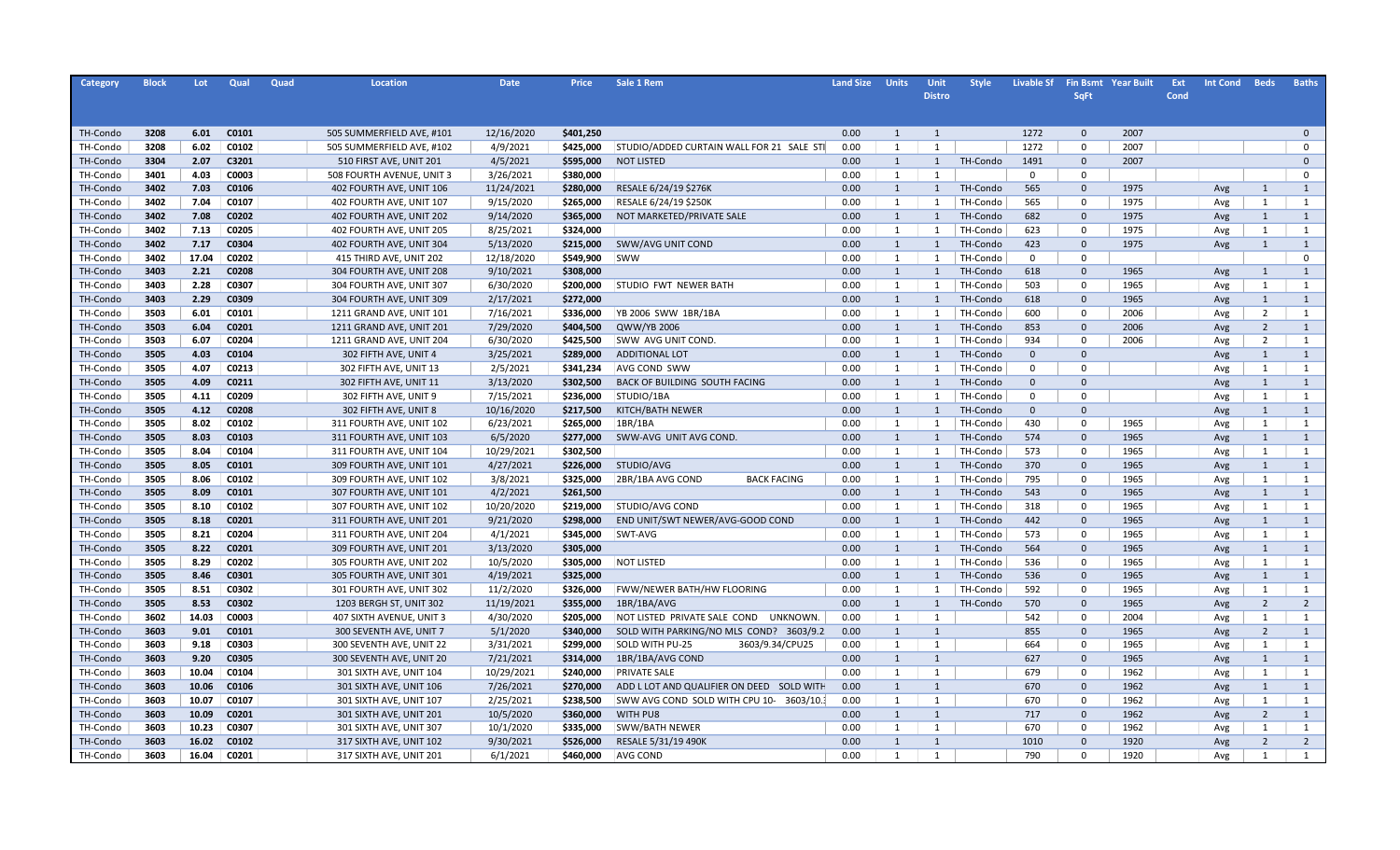| Category             | <b>Block</b> | Lot   | Qual  | Quad | <b>Location</b>           | <b>Date</b>            | <b>Price</b> | Sale 1 Rem                                 | <b>Land Size</b> | <b>Units</b> | Unit           | <b>Style</b> | <b>Livable Sf</b> |                             | <b>Fin Bsmt Year Built</b> | Ext<br><b>Int Cond</b> | <b>Beds</b>    | <b>Baths</b>   |
|----------------------|--------------|-------|-------|------|---------------------------|------------------------|--------------|--------------------------------------------|------------------|--------------|----------------|--------------|-------------------|-----------------------------|----------------------------|------------------------|----------------|----------------|
|                      |              |       |       |      |                           |                        |              |                                            |                  |              | <b>Distro</b>  |              |                   | <b>SqFt</b>                 |                            | Cond                   |                |                |
|                      |              |       |       |      |                           |                        |              |                                            |                  |              |                |              |                   |                             |                            |                        |                |                |
|                      | 3603         | 16.06 | C0203 |      | 317 SIXTH AVE, UNIT 203   | 5/19/2021              | \$443,000    |                                            | 0.00             | 1            | $\overline{1}$ |              | 780               | $\mathbf 0$                 | 1920                       |                        | 1              | 1              |
| TH-Condo<br>TH-Condo | 3603         | 16.08 | C0302 |      | 317 SIXTH AVE, UNIT 302   | 9/14/2020              | \$430,000    | PRIVATE SALE/NO MLS/SWW/AVG COND/ EAST F   | 0.00             | 1            | 1              |              | 820               | $\mathbf 0$                 | 1920                       | Avg<br>Avg             | 1              | 1              |
|                      |              | 16.09 | C0303 |      | 317 SIXTH AVE, UNIT 303   | 4/16/2021              | \$465,000    | <b>NOT LISTED</b>                          | 0.00             | 1            | $\mathbf{1}$   |              | 780               | $\mathbf{0}$                | 1920                       |                        | 1              | 1              |
| TH-Condo<br>TH-Condo | 3603<br>3603 | 16.11 | C0402 |      | 317 SIXTH AVE, UNIT 402   | 6/2/2021               | \$750,000    | <b>NOT LISTED</b>                          | 0.00             | 1            | 1              |              | 1160              | $\Omega$                    | 1990                       | Avg                    | $\overline{2}$ | 2              |
| TH-Condo             | 3603         | 18.08 | C0203 |      | 321 SIXTH AVENUE UNIT 203 | 11/1/2021              | \$175,000    | 1BR/1BA                                    | 0.00             | 1            | $\mathbf{1}$   |              | 468               | $\mathbf{0}$                | 1925                       | Avg                    | 1              | <sup>1</sup>   |
| TH-Condo             | 3603         | 18.13 | C0302 |      | 321 SIXTH AVENUE UNIT 302 |                        | \$125,000    | <b>NOT LISTED</b>                          | 0.00             | 1            | 1              |              | 322               |                             | 1925                       | Avg                    |                | 1              |
| TH-Condo             | 3606         | 8.10  | C0204 |      | 303 SUNSET AVE, UNIT 204  | 12/7/2020<br>8/26/2020 | \$370,000    | SWW BATH NEWER                             | 0.00             | 1            | 1              | TH-Condo     | 800               | $\mathbf 0$<br>$\mathbf{0}$ | 1975                       | Avg                    | 1              | 1              |
| TH-Condo             | 3606         | 8.20  | C0308 |      | 303 SUNSET AVE, UNIT 308  | 11/19/2020             | \$425,000    | 2BR/2BATH/BATHS NEW                        | 0.00             | 1            | 1              | TH-Condo     | 890               | $\Omega$                    | 1975                       | Avg                    | 1              | $\overline{2}$ |
| TH-Condo             | 3606         | 8.23  | C0303 |      | 303 SUNSET AVE, UNIT 303  | 3/25/2020              | \$410,000    | GWW. HW FLOORING/BATH NEWER                | 0.00             | 1            | $\mathbf{1}$   | TH-Condo     | 800               | $\mathbf{0}$                | 1975                       | Avg<br>Avg             | 1              | 1              |
| TH-Condo             | 3606         | 10.04 | C0104 |      | 321 SUNSET AVENU UNIT 4GF | 4/30/2021              | \$575,000    | SOLD WITH GARAGE 3606/10.73/C0021 ON SEPEI | 0.00             | 1            | $\mathbf{1}$   |              | $\mathbf 0$       | $\Omega$                    |                            |                        |                | $\mathbf 0$    |
| TH-Condo             | 3606         | 10.05 | C0201 |      | 321 SUNSET AVENUE UNIT 1A | 12/6/2021              | \$415,000    | 1BR/1BA/SWT GOOD COND                      | 0.00             | 1            | $\mathbf{1}$   | TH-Condo     | 828               | $\mathbf{0}$                | 1960                       | Avg                    | 1              | 1              |
| TH-Condo             | 3606         | 10.09 | C0205 |      | 321 SUNSET AVENUE UNIT 1E | 2/26/2021              | \$307,000    |                                            | 0.00             | 1            | $\mathbf{1}$   | TH-Condo     | 828               | $\mathbf 0$                 | 1960                       | Avg                    | 1              | 1              |
| TH-Condo             | 3606         | 10.21 | C0401 |      | 321 SUNSET AVENUE UNIT 3A | 5/4/2020               | \$341,350    | SWW NEWER NEWER BATH                       | 0.00             | 1            | $\mathbf{1}$   | TH-Condo     | 828               | $\mathbf{0}$                | 1960                       | Avg                    | 1              | 1              |
| TH-Condo             | 3606         | 10.28 | C0408 |      | 321 SUNSET AVENUE UNIT 3H | 7/24/2020              | \$367,800    | QWT-2020 & BATH UNIT AVG                   | 0.00             | 1            | $\mathbf{1}$   | TH-Condo     | 828               | $\mathbf 0$                 | 1960                       |                        | 1              | 1              |
| TH-Condo             | 3606         | 10.31 | C0503 |      | 321 SUNSET AVENUE UNIT 4C | 7/30/2020              | \$445,000    | SWW & 3-FIX NEWER<br>ORIG PARQUET FL       | 0.00             | 1            | $\mathbf{1}$   | TH-Condo     | 1311              | $\mathbf{0}$                | 1960                       | Avg                    | $\overline{2}$ | $\overline{2}$ |
| TH-Condo             | 3703         | 3.11  | C0202 |      | 500 DEAL LAKE DR UNIT 2B  | 7/13/2021              | \$355,000    | <b>FWT AVG</b>                             | 0.00             | 1            | $\mathbf{1}$   |              | 644               | $\mathbf 0$                 | 1920                       | Avg                    | 1              | 1              |
| TH-Condo             | 3703         | 3.14  | C0205 |      | 500 DEAL LAKE DR UNIT 2E  | 12/15/2020             | \$307,000    | <b>FWT OLD/ AVG COND</b>                   | 0.00             | 1            | $\mathbf{1}$   |              | 952               | $\mathbf{0}$                | 1920                       | Avg                    | 1              | $\mathbf{1}$   |
| TH-Condo             | 3703         | 3.18  | C0302 |      | 500 DEAL LAKE DR UNIT 3B  | 10/20/2020             | \$330,000    |                                            | 0.00             | 1            | 1              |              | 924               | $\mathbf 0$                 | 1920                       | Avg<br>Avg             | 1              | 1              |
| TH-Condo             | 3703         | 3.19  | C0303 |      | 500 DEAL LAKE DR UNIT 3C  | 12/4/2020              | \$435,000    | SWT NEWER/BATH 2020                        | 0.00             | 1            | $\mathbf{1}$   |              | 1508              | $\mathbf{0}$                | 1920                       |                        | $\overline{2}$ | 1              |
| TH-Condo             | 3703         | 3.25  | C0402 |      | 500 DEAL LAKE DR UNIT 4B  | 6/2/2021               | \$355,000    | RESALE SAME COND 4/12/19 \$300K FWT NNEW   | 0.00             | 1            | 1              |              | 924               | $\mathbf 0$                 | 1920                       | Avg<br>Avg             | 1              | 1              |
| TH-Condo             | 3703         | 3.29  | C0406 |      | 500 DEAL LAKE DR UNIT 4F  | 9/18/2020              | \$395,000    | AVG COND. NO KITCH/BATH PHOTOS             | 0.00             | 1            | $\mathbf{1}$   |              | 1080              | $\mathbf 0$                 | 1920                       |                        | $\overline{2}$ | 1              |
| TH-Condo             | 3703         | 5.02  | C0102 |      | 510 DEAL LAKE DR UNIT 1B  | 10/14/2020             | \$282,000    | SWW-2015                                   | 0.00             | 1            | 1              |              | $\mathbf 0$       | $\Omega$                    |                            | Avg<br>Good            | 1              | 1              |
| TH-Condo             | 3703         | 5.07  | C0206 |      | 510 DEAL LAKE DR UNIT 2F  | 11/30/2021             | \$310,000    | GUT RENO 2019/STUDIO<br>42600              | 0.00             | $\mathbf{1}$ | $\mathbf{1}$   |              | 567               | $\mathbf 0$                 | 1955                       |                        |                | $\mathbf{1}$   |
| TH-Condo             | 3703         | 5.18  | C0308 |      | 510 DEAL LAKE DR UNIT 3H  | 1/14/2021              | \$435,000    | TWT AVG COND OUTDATED.                     | 0.00             | 1            | $\mathbf{1}$   |              | 1152              | $\Omega$                    | 1955                       | Avg                    | $\overline{2}$ | 2              |
| TH-Condo             | 3703         | 5.32  | C0502 |      | 510 DEAL LAKE DR UNIT 5B  | 4/30/2020              | \$284,900    | AVG UNIT SWT NEWER BATH.                   | 0.00             | $\mathbf{1}$ | $\mathbf{1}$   |              | 828               | $\mathbf{0}$                | 1955                       | Avg<br>Avg             | $\mathbf{1}$   | $\mathbf{1}$   |
| TH-Condo             | 3703         | 5.44  | C0604 |      | 510 DEAL LAKE DR UNIT 6D  | 4/8/2020               | \$336,500    | FWT AVG COND.                              | 0.00             | 1            | 1              |              | 828               | $\Omega$                    | 1955                       | Avg                    | 1              | 1              |
| TH-Condo             | 3703         | 5.46  | C0606 |      | 510 DEAL LAKE DR UNIT 6F  | 2/28/2020              | \$234,000    |                                            | 0.00             | $\mathbf{1}$ | $\mathbf{1}$   |              | 567               | $\mathbf 0$                 | 1955                       | Avg                    |                | $\mathbf{1}$   |
| TH-Condo             | 3703         | 5.51  | C0701 |      | 510 DEAL LAKE DR UNIT 7A  | 5/28/2021              | \$297,000    | PRIVATE SALE NOT LISTED                    | 0.00             | 1            | $\mathbf{1}$   |              | 858               | $\Omega$                    | 1955                       | Avg                    | 1              | 1              |
| TH-Condo             | 3703         | 5.65  | C0805 |      | 510 DEAL LAKE DR UNIT 8E  | 11/2/2021              | \$490,000    | 2BR/1.5BA<br>NEWER FLOORING/OLD BATHS      | 0.00             | $\mathbf{1}$ | $\mathbf{1}$   |              | 1176              | $\mathbf{0}$                | 1955                       | Avg                    | $\mathbf{1}$   | $\overline{2}$ |
| TH-Condo             | 3703         | 5.75  | C0905 |      | 510 DEAL LAKE DR UNIT 9E  | 5/22/2020              | \$430,000    | FWT-OLDER BATH-OLDER                       | 0.00             | 1            | $\mathbf{1}$   |              | 1176              | $\Omega$                    | 1955                       | Avg                    | $\overline{2}$ | $\overline{2}$ |
| TH-Condo             | 3703         | 5.89  | C1009 |      | 510 DEAL LAKE DR UNIT 10J | 8/24/2020              | \$310,000    | ALL PARQUAIT FLOORING/AVG COND SWS         | 0.00             | $\mathbf{1}$ | $\mathbf{1}$   |              | 828               | $\Omega$                    | 1955                       | Avg                    | $\mathbf{1}$   | $\mathbf{1}$   |
| TH-Condo             | 3703         | 5.90  | C1010 |      | 510 DEAL LAKE DR UNIT 10K | 9/15/2020              | \$325,000    | FWT/AVG COND/PARQUAIT FLOORING<br>BATH N   | 0.00             | 1            | 1              |              | 825               | $\Omega$                    | 1955                       | Avg                    | 1              | 1              |
| TH-Condo             | 3703         | 5.104 | C1204 |      | 510 DEAL LAKE DR UNIT 12D | 4/27/2021              | \$345,000    | <b>NOT LISTED</b>                          | 0.00             | 1            | $\mathbf{1}$   |              | 828               | $\Omega$                    | 1955                       | Avg                    | $\mathbf{1}$   | $\mathbf{1}$   |
| TH-Condo             | 3704         | 2.02  | C0102 |      | 400 DEAL LAKE DR UNIT S2  | 3/19/2021              | \$350,000    | FULL RENO 95 000<br>SF DISCREPANCY 844     | 0.00             | 1            | 1              |              | 1344              | $\Omega$                    | 1920                       | Avg                    | 1              | 2              |
| TH-Condo             | 3704         | 2.08  | C0203 |      | 400 DEAL LAKE DR UNIT 2C  | 12/16/2021             | \$325,000    | 1BR/1BA FWW/OLDER BATH & KITCH)            | 0.00             | $\mathbf{1}$ | $\mathbf{1}$   |              | 540               | $\Omega$                    | 1920                       | Avg                    | $\mathbf{1}$   | $\mathbf{1}$   |
| TH-Condo             | 3704         | 2.10  | C0205 |      | 400 DEAL LAKE DR UNIT 2E  | 5/17/2021              | \$292,000    | RESALE SAME COND 2/5/21 \$240K BATHS/KITC  | 0.00             | 1            | 1              |              | 506               | $\Omega$                    | 1920                       | Avg                    | 1              | 1              |
| TH-Condo             | 3704         | 2.11  | C0206 |      | 400 DEAL LAKE DR UNIT 2F  | 9/20/2021              | \$259,000    |                                            | 0.00             | $\mathbf{1}$ | 1              |              | 532               | $\Omega$                    | 1920                       | Avg                    | 1              | 1              |
| TH-Condo             | 3704         | 2.15  | C0209 |      | 400 DEAL LAKE DR UNIT 2K  | 3/16/2020              | \$237,500    | AVG                                        | 0.00             | 1            | 1              |              | 540               | $\Omega$                    | 1920                       | Avg                    | 1              | 1              |
| TH-Condo             | 3704         | 2.16  | C0210 |      | 400 DEAL LAKE DR UNIT 2L  | 6/30/2021              | \$320,000    | HW FLOORING NEWER KITCH SWT                | 0.00             | 1            | $\mathbf{1}$   |              | 672               | $\Omega$                    | 1920                       | Avg                    | 1              | 1              |
| TH-Condo             | 3704         | 2.18  | C0302 |      | 400 DEAL LAKE DR UNIT 3B  | 4/15/2021              | \$290,000    | FWT/OLD BATH/WELL KEPT/AVG                 | 0.00             | 1            | 1              |              | 814               | $\Omega$                    | 1920                       | Avg                    | 1              | 1              |
| TH-Condo             | 3704         | 2.20  | C0304 |      | 400 DEAL LAKE DR UNIT 3D  | 4/14/2020              | \$230,000    | FWT OLDER BATH AVG COND.                   | 0.00             | $\mathbf{1}$ | 1              |              | 660               | $\Omega$                    | 1920                       | Avg                    | 1              | 1              |
| TH-Condo             | 3704         | 2.23  | C0307 |      | 400 DEAL LAKE DR UNIT 3G  | 10/22/2020             | \$195,000    | <b>RENOVATED STUDIO</b><br>46000           | 0.00             | 1            | 1              |              | 352               | $\Omega$                    | 1920                       | Avg                    |                | 1              |
| TH-Condo             | 3704         | 2.32  | C0405 |      | 400 DEAL LAKE DR UNIT 4E  | 6/7/2021               | \$260,000    | <b>FWW/ORIG BATH</b>                       | 0.00             | 1            | $\mathbf{1}$   |              | 506               | $\mathbf{0}$                | 1920                       | Avg                    | 1              | 1              |
| TH-Condo             | 3704         | 2.34  | C0407 |      | 400 DEAL LAKE DR UNIT 4G  | 12/9/2020              | \$202,000    | SWT-2019                                   | 0.00             | 1            | 1              |              | 352               | $\Omega$                    | 1920                       | Avg                    |                | 1              |
| TH-Condo             | 3704         | 2.39  | C0501 |      | 400 DEAL LAKE DR UNIT 5A  | 2/5/2021               | \$187,500    | STUDIO/FWT/OLDER BATH                      | 0.00             | $\mathbf{1}$ | 1              |              | 420               | $\Omega$                    | 1920                       | Avg                    |                | 1              |
| TH-Condo             | 3704         | 2.42  | C0504 |      | 400 DEAL LAKE DR UNIT 5D  | 3/10/2021              | \$260,000    | <b>FWT-ORIG KITCH/BATH</b>                 | 0.00             | $\mathbf{1}$ | $\mathbf{1}$   |              | 660               | $\Omega$                    | 1920                       | Avg                    | $\overline{1}$ | 1              |
|                      |              |       |       |      |                           |                        |              |                                            |                  |              |                |              |                   |                             |                            |                        |                |                |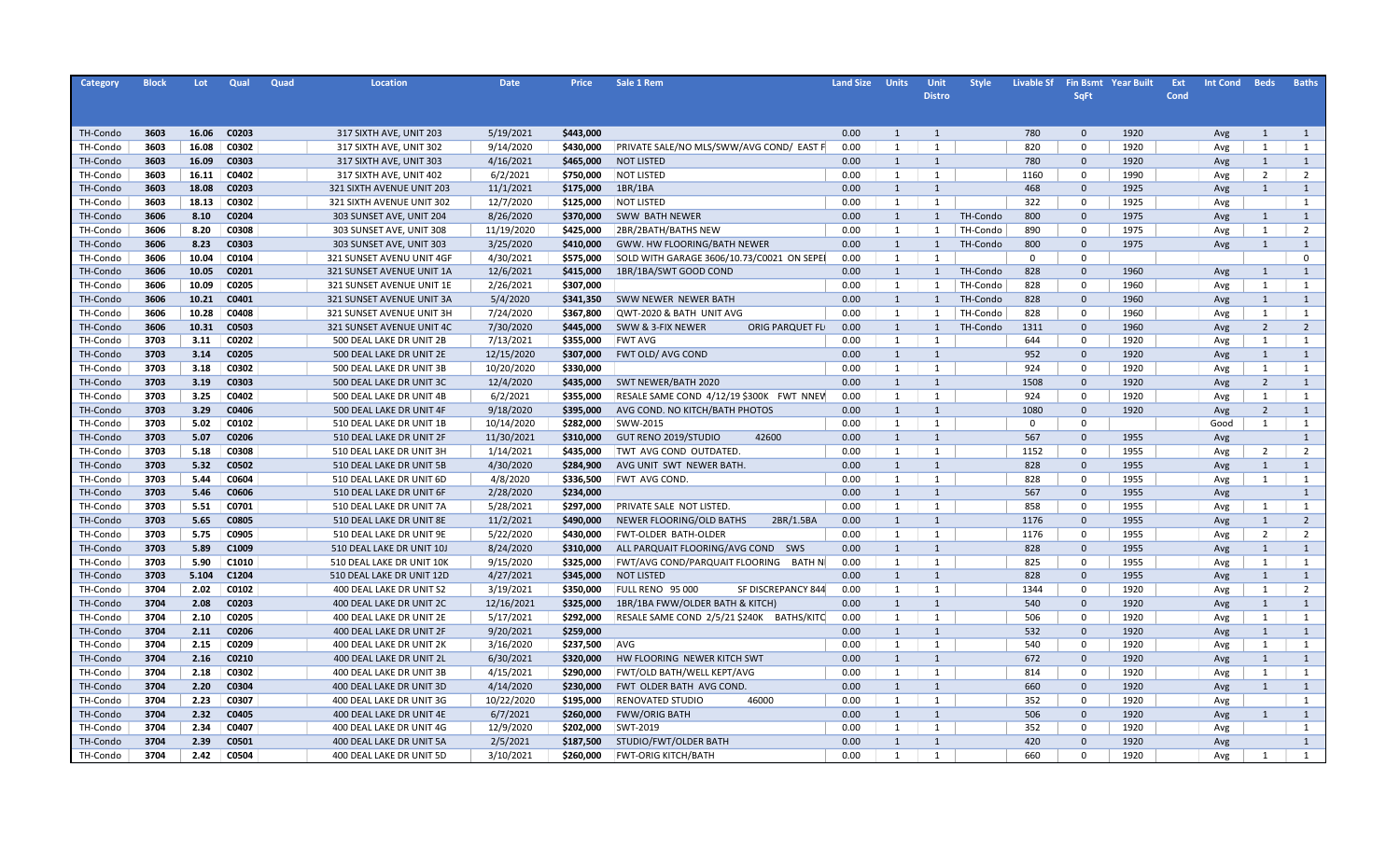| Category | <b>Block</b> | Lot.         | Qual  | Quad | <b>Location</b>           | <b>Date</b> | <b>Price</b> | Sale 1 Rem                                  | <b>Land Size</b> | <b>Units</b> | Unit           | <b>Style</b> | <b>Livable Sf</b> |                | <b>Fin Bsmt</b> Year Built | Ext  | <b>Int Cond</b> | <b>Beds</b>             | <b>Baths</b>   |
|----------|--------------|--------------|-------|------|---------------------------|-------------|--------------|---------------------------------------------|------------------|--------------|----------------|--------------|-------------------|----------------|----------------------------|------|-----------------|-------------------------|----------------|
|          |              |              |       |      |                           |             |              |                                             |                  |              | <b>Distro</b>  |              |                   | <b>SqFt</b>    |                            | Cond |                 |                         |                |
|          |              |              |       |      |                           |             |              |                                             |                  |              |                |              |                   |                |                            |      |                 |                         |                |
| TH-Condo | 3704         | 2.44         | C0506 |      | 400 DEAL LAKE DR UNIT 5F  | 11/17/2021  | \$280,000    | 1BR/1BA NOT LISTED                          | 0.00             | 1            | 1              |              | 532               | $\mathbf{0}$   | 1920                       |      | Avg             | 1                       | 1              |
| TH-Condo | 3704         | 2.47         | C0509 |      | 400 DEAL LAKE DR UNIT 5J  | 6/23/2021   | \$400,000    |                                             | 0.00             | 1            | 1              |              | 1056              | $\mathbf 0$    | 1920                       |      | Avg             | $\overline{2}$          | 1              |
| TH-Condo | 3704         | 2.49         | C0511 |      | 400 DEAL LAKE DR UNIT 5L  | 12/7/2020   | \$315,000    | KITCH BATH NEWER<br>32000                   | 0.00             | 1            | 1              |              | 672               | $\mathbf 0$    | 1920                       |      | Good            | 1                       | $\mathbf{1}$   |
| TH-Condo | 3704         | 2.50         | C0601 |      | 400 DEAL LAKE DR UNIT 6A  | 7/8/2021    | \$219,000    | <b>FWT AVG</b>                              | 0.00             | 1            | 1              |              | 420               | $\mathbf 0$    | 1920                       |      | Avg             |                         | 1              |
| TH-Condo | 3704         | 2.52         | C0603 |      | 400 DEAL LAKE DR UNIT 6C  | 8/2/2021    | \$279,000    | 1BR/1BA FWT AVG & OLD BATH                  | 0.00             | 1            | 1              |              | 540               | $\mathbf 0$    | 1920                       |      | Avg             | 1                       | $\mathbf{1}$   |
| TH-Condo | 3704         | 2.55         | C0606 |      | 400 DEAL LAKE DR UNIT 6F  | 10/28/2021  | \$290,000    | 1BE/1BA NEW KITCH OLDER BATH                | 0.00             | 1            | 1              |              | 532               | $\mathbf 0$    | 1920                       |      | Avg             | 1                       | 1              |
| TH-Condo | 3704         | 2.57         | C0608 |      | 400 DEAL LAKE DR UNIT 6H  | 9/11/2020   | \$287,000    | SWW/RENOED BATH/GOOD COND                   | 0.00             | 1            | 1              |              | 693               | $\mathbf 0$    | 1920                       |      | Good            | 1                       | $\mathbf{1}$   |
| TH-Condo | 3704         | 2.66         | C0706 |      | 400 DEAL LAKE DR UNIT 7F  | 1/17/2020   | \$230,000    | AVG COND<br><b>FWW</b>                      | 0.00             | 1            | 1              |              | 532               | $\mathbf 0$    | 1920                       |      | Avg             | 1                       | 1              |
| TH-Condo | 3704         | 2.71         | C0801 |      | 400 DEAL LAKE DR UNIT 8A  | 6/22/2020   | \$189,000    | STUDIO FWT NEWER BATH AVG COND              | 0.00             | 1            | 1              |              | 420               | $\mathbf 0$    | 1920                       |      | Avg             |                         | 1              |
| TH-Condo | 3704         | 2.73         | C0803 |      | 400 DEAL LAKE DR UNIT 8D  | 10/12/2021  | \$320,000    | 1BR/1BA/SWW/HW FLOORING/GOOD COND           | 0.00             | 1            | 1              |              | 660               | $\mathbf 0$    | 1920                       |      | Avg             | 1                       | 1              |
| TH-Condo | 3704         | 2.82         | C0811 |      | 400 DEAL LAKE DR UNIT PH3 | 3/16/2021   | \$999,000    | RENOED 2017 4BR/4.5 BA                      | 0.00             | 1            | $\mathbf{1}$   |              | 2150              | $\mathbf 0$    | 1920                       |      | Avg             | $\overline{\mathbf{3}}$ | $\overline{2}$ |
| TH-Condo | 3705         | 7.101        | C0002 |      | 300 DEAL LAKE DR, UNIT 2  | 10/1/2021   | \$275,000    | AVG COND WITH PARKING 7.512/PU-12           | 0.00             | 1            | $\mathbf{1}$   |              | 532               | $\mathbf 0$    | 1960                       |      | Avg             | 1                       | 1              |
| TH-Condo | 3705         | 7.106        | C0005 |      | 300 DEAL LAKE DR, UNIT 5  | 5/6/2020    | \$227,500    | SWT AVG UNIT NEWER BATH                     | 0.00             | 1            | $\overline{1}$ |              | 532               | $\mathbf 0$    | 1960                       |      | Avg             | 1                       | 1              |
| TH-Condo | 3705         | 7.108        | C0007 |      | 300 DEAL LAKE DR, UNIT 7  | 8/20/2020   | \$225,000    | <b>WITH PARKING U-2</b><br>3705/7.502/C0002 | 0.00             | 1            | $\mathbf{1}$   |              | 660               | $\mathbf 0$    | 1960                       |      | Avg             | 1                       | 1              |
| TH-Condo | 3705         | 7.111        | C0012 |      | 300 DEAL LAKE DR, UNIT 12 | 3/2/2020    | \$341,500    | 3705/7.507/COO<br>SOLD WITH PARKING SPOT    | 0.00             | 1            | 1              |              | 774               | $\mathbf{0}$   | 1960                       |      | Avg             | $\overline{2}$          | 1              |
| TH-Condo | 3705         | 7.114        | C0013 |      | 300 DEAL LAKE DR, UNIT 13 | 10/1/2021   | \$350,000    | GOOD COND RENO 2017 SWW<br>54300            | 0.00             | 1            | 1              |              | 665               | $\mathbf 0$    | 1960                       |      | Avg             | 1                       | 1              |
| TH-Condo | 3705         | 7.210        | C0025 |      | 302 DEAL LAKE DR, UNIT 25 | 10/22/2021  | \$335,000    | WITH PU5-37<br>SWT AVG OLDER BATH 1BR 1BA   | 0.00             | 1            | 1              |              | 644               | $\mathbf{0}$   | 1960                       |      | Avg             | 1                       | $\mathbf{1}$   |
| TH-Condo | 3705         | 7.305        | C0034 |      | 304 DEAL LAKE DR, UNIT 34 | 8/17/2020   | \$203,000    | 3705/7.525/C00<br>SOLD WITH PARKING (\$16K) | 0.00             | 1            | 1              |              | 532               | $\mathbf 0$    | 1960                       |      | Avg             |                         | $\mathbf{1}$   |
| TH-Condo | 3705         | 9.17         | C0203 |      | 315-317 EIGHTH AVE UNT203 | 2/12/2020   | \$205,000    | FWW-AVG +                                   | 0.00             | 1            | 1              |              | 600               | $\mathbf{0}$   | 1960                       |      | Avg             | $\overline{2}$          | 1              |
| TH-Condo | 3705         | 9.22         | C0208 |      | 315-317 EIGHTH AVE UNT208 | 4/29/2021   | \$225,000    | 1BR/1BA-SWW AVG                             | 0.00             | 1            | $\mathbf{1}$   |              | 609               | $\mathbf 0$    | 1960                       |      | Avg             | $\overline{2}$          | 1              |
| TH-Condo | 3705         | 10.02        | C0201 |      | 1706 PARK AVE, UNIT 2A    | 5/17/2021   | \$655,000    | SOLD WITH PU6 3705/10.32/C0006              | 0.00             | 1            | 1              |              | $\Omega$          | $\mathbf{0}$   |                            |      |                 |                         | $\overline{0}$ |
| TH-Condo | 3705         | 10.04        | C0203 |      | 1706 PARK AVE, UNIT 2C    | 2/6/2020    | \$265,000    | RENOVATED<br>QWT & 3-FIX                    | 0.00             | 1            | 1              |              | $\Omega$          | $\mathbf 0$    |                            |      |                 |                         | $\mathbf 0$    |
| TH-Condo | 3705         | 10.09        | C0303 |      | 1706 PARK AVE, UNIT 3C    | 7/8/2020    | \$279,000    | QWW AVG                                     | 0.00             | 1            | 1              |              | $\Omega$          | $\mathbf{0}$   |                            |      |                 |                         | $\overline{0}$ |
| TH-Condo | 3705         | 10.15        | C0404 |      | 1706 PARK AVE, UNIT 4D    | 6/30/2021   | \$445,000    |                                             | 0.00             | 1            | 1              |              | $\Omega$          | $\mathbf 0$    |                            |      |                 |                         | $\mathbf 0$    |
| TH-Condo | 3707         | 2.02         | C0002 |      | 1615 PARK AVENUE UNIT LB  | 10/8/2021   | \$410,000    | SWT FLOORING BATH NEW<br>62000              | 0.00             | 1            | 1              |              | 1113              | $\mathbf{0}$   | 1963                       |      | Avg             | 1                       | $\mathbf{1}$   |
| TH-Condo | 3707         | 2.03         | C0003 |      | 1615 PARK AVENUE UNIT LC  | 3/10/2020   | \$355,000    | SWW NEWER BATH UNIT IN GOOD COND HW FL      | 0.00             | 1            | 1              |              | 1375              | $\mathbf 0$    | 1963                       |      | Good            | 2                       | $\overline{2}$ |
| TH-Condo | 3707         | 2.05         | C0101 |      | 1615 PARK AVENUE UNIT 1A  | 5/13/2021   | \$472,000    |                                             | 0.00             | 1            | 1              |              | 1421              | $\mathbf{0}$   | 1963                       |      | Avg             | 2                       | $\overline{2}$ |
| TH-Condo | 3707         | 2.06         | C0102 |      | 1615 PARK AVENUE UNIT 1B  | 10/26/2020  | \$376,000    | <b>RENOVATED</b><br>62000                   | 0.00             | 1            | 1              |              | 1075              | $\mathbf 0$    | 1963                       |      | Avg             | 1                       | 1              |
| TH-Condo | 3707         | 2.07         | C0103 |      | 1615 PARK AVENUE UNIT 1C  | 4/14/2020   | \$350,000    | RENO 2020 SWT BATHROOM FLOORING 70 000      | 0.00             | 1            | 1              |              | 988               | $\mathbf{0}$   | 1963                       |      | Exc             | 1                       | 1              |
| TH-Condo | 3707         | 2.34         | C0406 |      | 1615 PARK AVENUE UNIT 4F  | 10/29/2020  | \$390,000    | SUBSTANTIALLY IMPROVED AFTER ASSMT          | 0.00             | 1            | 1              |              | 960               | $\mathbf 0$    | 1963                       | Avg  | Good            | 1                       | 1              |
| TH-Condo | 3707         | 2.38         | C0502 |      | 1615 PARK AVENUE UNIT 5B  | 3/20/2020   | \$342,000    | UNIT IN GOOD CONDITION                      | 0.00             | $\mathbf{1}$ | $\mathbf{1}$   |              | 1075              | $\mathbf 0$    | 1963                       |      | Good            | 1                       | $\mathbf{1}$   |
| TH-Condo | 3707         | 2.43         | C0507 |      | 1615 PARK AVENUE UNIT 5G  | 7/23/2021   | \$481,000    | 2BR/2BA                                     | 0.00             | 1            | 1              |              | 1334              | $\mathbf 0$    | 1963                       |      | Avg             | $\overline{2}$          | $\overline{2}$ |
| TH-Condo | 3707         | 2.52         | C0608 |      | 1615 PARK AVENUE UNIT 6H  | 9/9/2020    | \$445,000    | SWT-NEWERBATH RENOED NEW                    | 0.00             | $\mathbf{1}$ | $\mathbf{1}$   |              | 1219              | $\mathbf 0$    | 1963                       |      | Avg             | $\overline{2}$          | $\mathbf{1}$   |
| TH-Condo | 3901         | 1.05         | C0105 |      | 218 SECOND AVE, UNIT 105E | 8/11/2021   | \$350,900    | AVG COND                                    | 0.00             | 1            | 1              |              | 667               | $\mathbf 0$    | 1920                       |      |                 |                         | $\mathbf 0$    |
| TH-Condo | 3901         | 1.09         | C0109 |      | 218 SECOND AVE, UNIT 102W | 7/8/2021    | \$525,000    | SWW AVG                                     | 0.00             | $\mathbf{1}$ | $\mathbf{1}$   |              | 1360              | $\mathbf 0$    | 1920                       |      |                 |                         | $\mathbf{0}$   |
| TH-Condo | 3901         | 1.30         | C0310 |      | 218 SECOND AVE, UNIT 301W | 7/30/2020   | \$330,000    | <b>SWW AVG UNIT</b>                         | 0.00             | 1            | 1              |              | 589               | $\mathbf 0$    | 1920                       |      | Avg             |                         | 1              |
| TH-Condo | 4301         | 6.03         | C0003 |      | 301 EIGHTH AVENUE, UNIT 3 | 3/19/2021   | \$275,000    | AVG COND                                    | 0.00             | $\mathbf{1}$ | $\mathbf{1}$   |              | 822               | $\mathbf 0$    | 1900                       |      | Avg             | 1                       | $\mathbf{1}$   |
| TH-Condo | 4301         | 6.05         | C0005 |      | 301 EIGHTH AVENUE, UNIT 5 | 3/12/2021   | \$310,000    | RE-SALE 5/20/19 \$280K SAME COND            | 0.00             | 1            | 1              |              | 1167              | $\mathbf 0$    | 1900                       |      | Avg             | $\overline{2}$          | 1              |
| TH-Condo | 4302         | 1.102        | C0102 |      | 1700 WEBB ST, UNIT 1B     | 9/15/2021   | \$315,000    |                                             | 0.00             | $\mathbf{1}$ | $\mathbf{1}$   |              | $\mathbf{0}$      | $\mathbf 0$    |                            |      | Avg             | 1                       | $\mathbf{1}$   |
| TH-Condo | 4302         | 1.104        | C0104 |      | 1700 WEBB ST, UNIT 1D     | 1/22/2021   | \$270,900    | <b>SWT NEWER</b>                            | 0.00             | 1            | 1              |              | $\Omega$          | $\mathbf 0$    |                            |      | Avg             | 1                       | 1              |
| TH-Condo | 4302         | 1.106        | C0106 |      | 1700 WEBB ST, UNIT 1F     | 6/29/2020   | \$475,000    | 3-BR-2-BATH AVG SWT                         | 0.00             | 1            | $\mathbf{1}$   |              | $\Omega$          | $\mathbf 0$    |                            |      | Avg             | $\overline{3}$          | $\overline{2}$ |
| TH-Condo | 4302         | 1.402        | C0402 |      | 1700 WEBB ST, UNIT 4B     | 7/30/2021   | \$350,000    |                                             | 0.00             | 1            | 1              |              | $\Omega$          | $\Omega$       |                            |      | Avg             | 1                       | 1              |
| TH-Condo | 4302         | 1.507        | C0507 |      | 1700 WEBB ST, UNIT 5G     | 1/26/2021   | \$221,000    | <b>SWT AVG COND</b>                         | 0.00             | 1            | $\mathbf{1}$   |              | $\Omega$          | $\overline{0}$ |                            |      | Avg             | 1                       | $\mathbf{1}$   |
| VL       | 806          | 17           |       | SW   | 10 AVENUE A               | 5/20/2020   | \$55,000     | VL                                          | 0.10             | $\Omega$     | $\Omega$       |              |                   | $\mathbf 0$    |                            |      |                 |                         | $\mathbf 0$    |
| VL       | 1006         | 12           |       | SW   | <b>211 DE WITT AVENUE</b> | 3/16/2021   | \$30,000     | <b>VL</b>                                   | 0.04             | $\Omega$     | $\Omega$       |              | $\Omega$          | $\Omega$       |                            |      |                 |                         | $\Omega$       |
| VL       | 1303         | $\mathbf{R}$ |       | SW   | 1252 WASHINGTON AVENUE    | 3/9/2020    | \$25,000     | <b>NOT LISTED</b>                           | 0.09             | $\Omega$     | $\Omega$       |              |                   | $\Omega$       |                            |      |                 |                         | $\Omega$       |